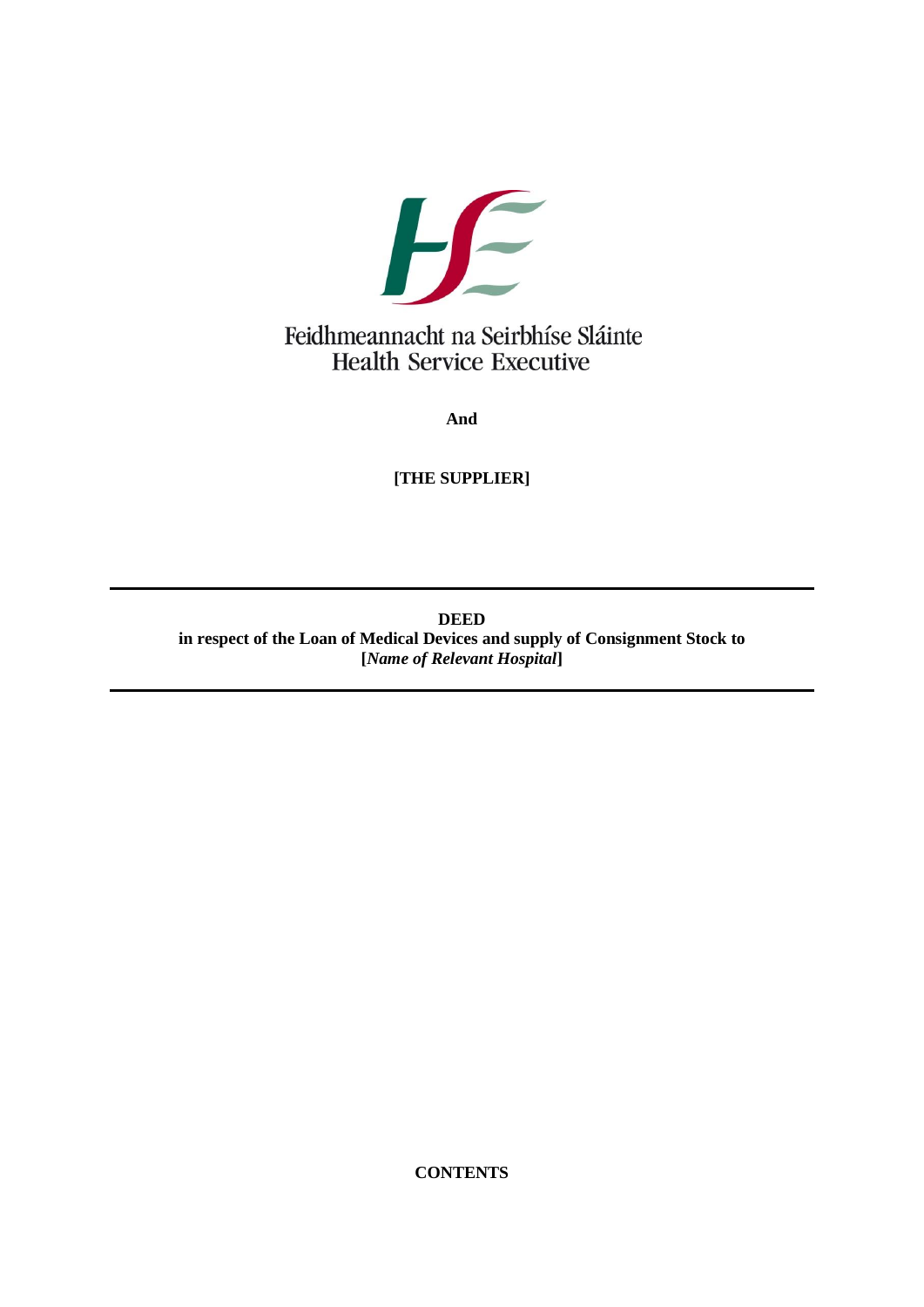| <b>Clause</b> | Page |
|---------------|------|
|               |      |
|               |      |
| 3             |      |
|               |      |
| 5             |      |
| 6             |      |
|               |      |
| 8             |      |
| 9             |      |
| 10            |      |
| 11            |      |
| 12            |      |
| 13            |      |
| 14            |      |
| 15            |      |
| 16            |      |
| 17            |      |
| 18            |      |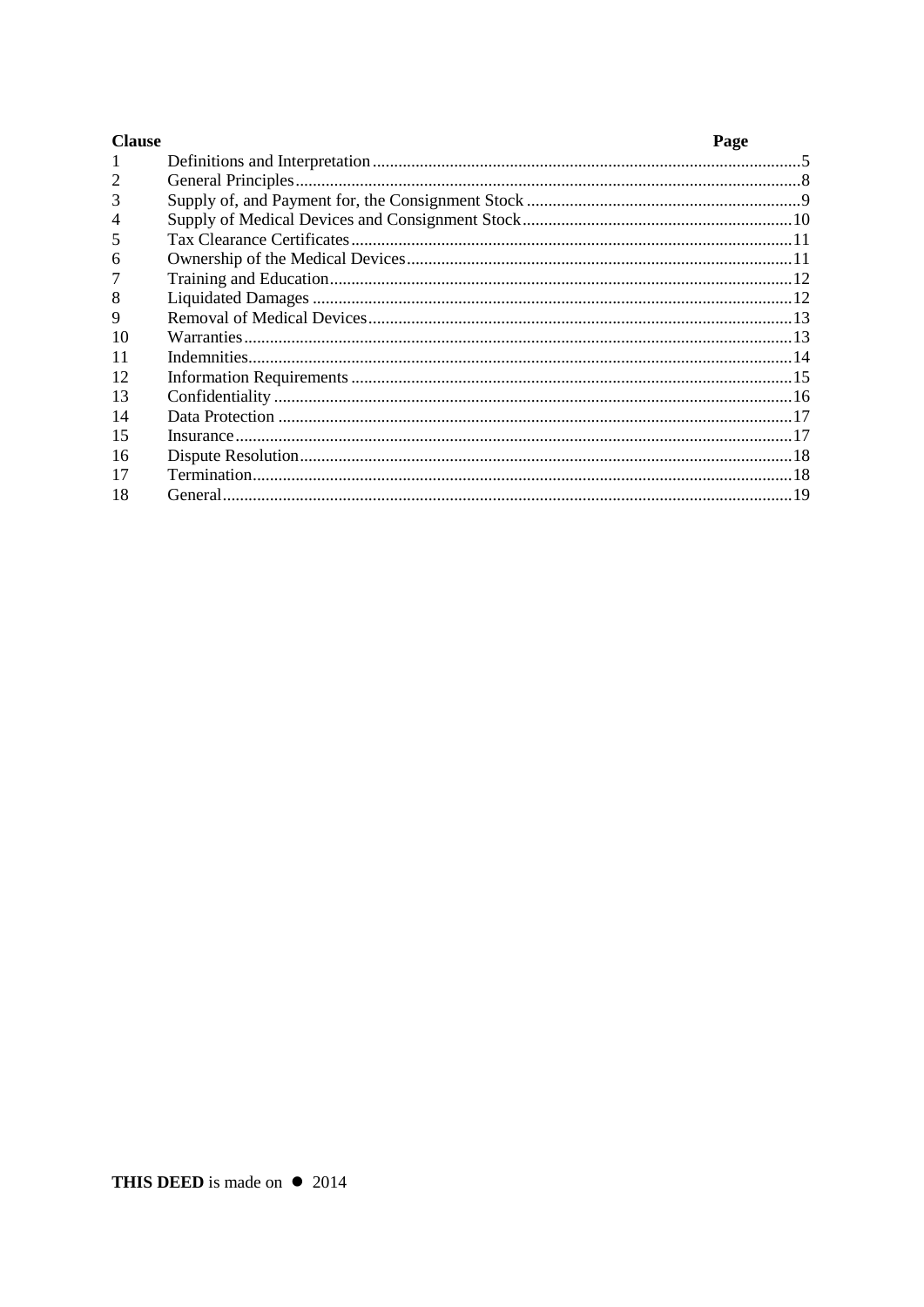### <span id="page-2-0"></span>**BETWEEN**

1. **HEALTH SERVICE EXECUTIVE**, statutory body, having its principal headquarters at Oak House, Lime Tree Avenue, Millennium Park, Naas, Co. Kildare, or any successor body, (the "**Executive**");

## **AND**

2. **[NAME OF SUPPLIER]**, having company registration number [ ] and having its registered office at *[address]*, (the "**Supplier**").

#### **BACKGROUND**

- (A) The Supplier is the owner of Medical Devices (defined below) and wishes to make the Medical Devices available to the Executive and the Relevant Hospital free of charge by way of loan and wishes to supply the Consignment Stock to the Executive and the Relevant Hospital for purchase by the Executive.
- (B) Now therefore the Executive and the Supplier enter into this Deed for the provision of the Medical Devices and Consignment Stock to the Executive on the terms and conditions specified below and in relation to the relevant Hospital, as hereinafter defined.

In consideration of the Supplier paying  $\epsilon$ 1 to the Executive (the receipt and sufficiency of which is hereby acknowledged), **THE PARTIES AGREE** as follows:

### 1. **Definitions and Interpretation**

1.1 Save where the context otherwise requires, the following words and expressions shall have the following meanings:

"**Business Day**" means a day (other than a Saturday or a Sunday) on which banks are open for business in Ireland;

"**Consignment Stock**" means products (including but not limited to implants, screws, rods, plates, etc) supplied and owned by the Supplier for the purpose of clinical or surgical use whether or not such use occurs in conjunction with Medical Devices;

"**Crucial Performance Failure**" has the meaning given in Clause [8](#page-9-1) (*Liquidated Damages*);

"**DPA**" has the meaning given in Clause [14](#page-14-1) (*Data Protection*);

"**Duration of the Deed**" means a period commencing on the execution of this Deed and continuing until it is terminated in accordance with Clause [17](#page-15-1) (*Termination*);

**"Electrical Medical Devices"** means all Medical Devices which relies for its functioning on a source of electrical energy;

"**Expiration Date**" means the length of time that the Medical Devices and/ or the Consignment Stock can be safely used before considered to have expired or no longer fit and/ or suitable for use or consumption;

**"Internal Controls"** means the relevant department within the Relevant Hospital with responsibility for recording and monitoring the location of Medical Devices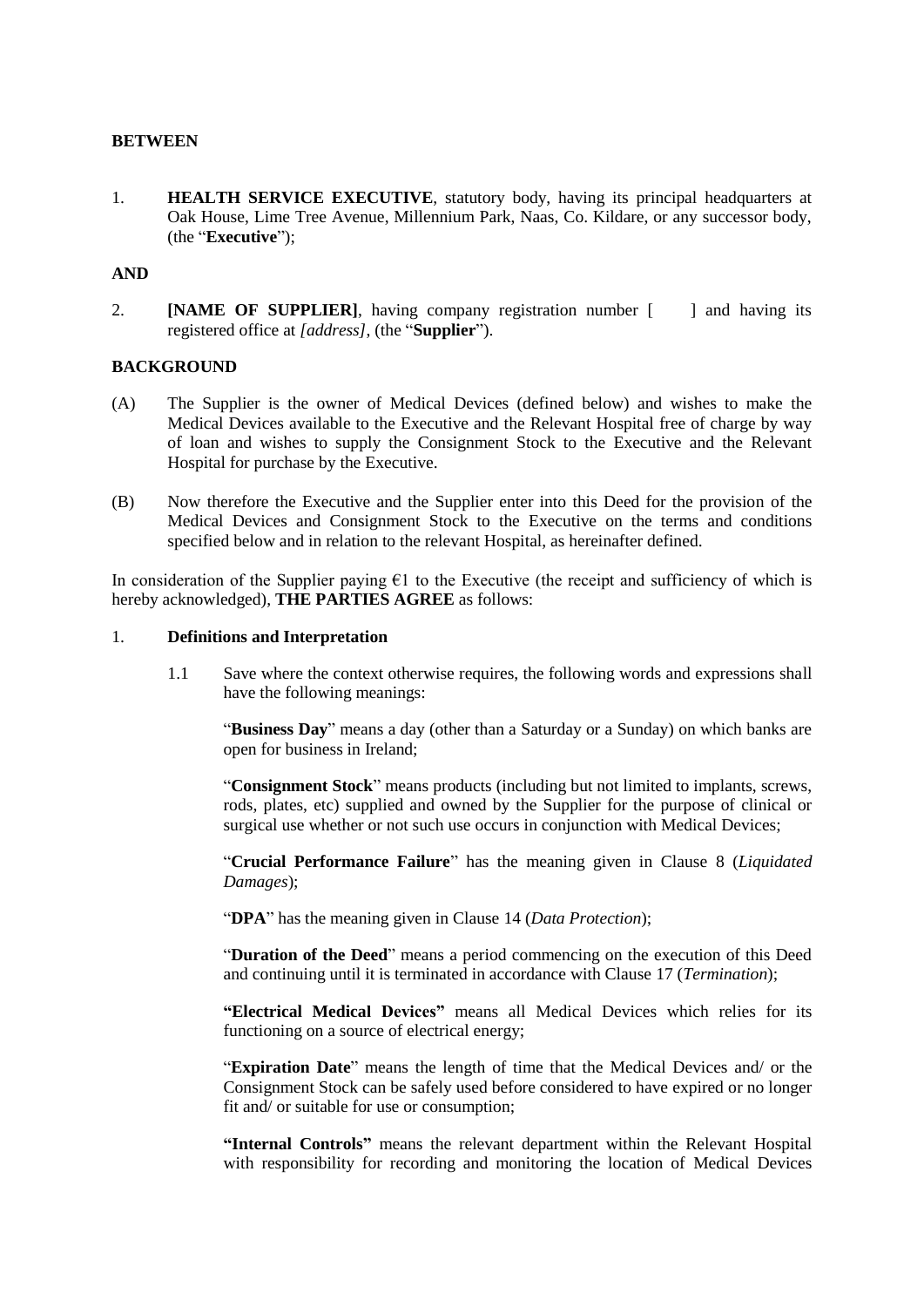within the Relevant Hospital and the receipt and/ or transfer of the Medical Devices to or from suppliers;

"**Legal and Regulatory Requirements**" means the requirements of:

- (a) any governing law, rule or statutory regulation applicable in Ireland;
- (b) any court with the relevant jurisdiction and any local, national or supranational agency, inspectorate, minister, ministry, official or public or statutory person of the government or of the European Union with which the Supplier is required to comply;
- (c) any guidance, policy, directions, codes of conduct or codes of professional practice of the Irish Medicines Board or of any third party or body with which the Supplier or the Executive is required to comply; and
- (d) any guidance, policy, directions, codes of conduct or codes of professional practice of the Executive which are known by, or have been made known to, the Supplier prior to the execution of this Deed and, following such date at any time during the term of this Deed;

"**Medical Device**" means any instrument, apparatus, appliance, software, material or other article, supplied and owned by the Supplier pursuant to this Deed, whether used alone or in combination, including the software intended by its manufacturer to be used specifically for diagnostic and/or therapeutic purposes and necessary for its proper application, intended by the manufacturer to be used for human beings for the purpose of:

- (a) diagnosis, prevention, monitoring, treatment or alleviation of disease,
- (b) diagnosis, monitoring, treatment, alleviation of or compensation for an injury or handicap,
- (c) investigation, replacement or modification of the anatomy or of a physiological process,
- (d) control of conception,

and which does not achieve its principal intended action in or on the human body by pharmacological, immunological or metabolic means, but which may be assisted in its function by such means (as such definition may be amended, restated or modified from time to time for the purposes of Council Directive 93/42/EEC concerning medical devices (as amended and implemented in Ireland, where appropriate)) and for the avoidance of doubt shall include any such device supplied and owned by the Supplier for the purposes of demonstration, trial or evaluation;

"**Pre-contractual Statement**" has the meaning given in Clause [18.7\(a\)](#page-18-0) (*Entire Agreement*);

"**Relevant Hospital**" means [*details of hospital to be entered*];

**"RIMD"** means a re-useable invasive medical device;

"**Supplier Personnel**" means all officers, employees, volunteers, agents and contractors employed, engaged, supplied or utilised by the Supplier or by any subcontractor or agent of the Supplier for any purpose whatsoever;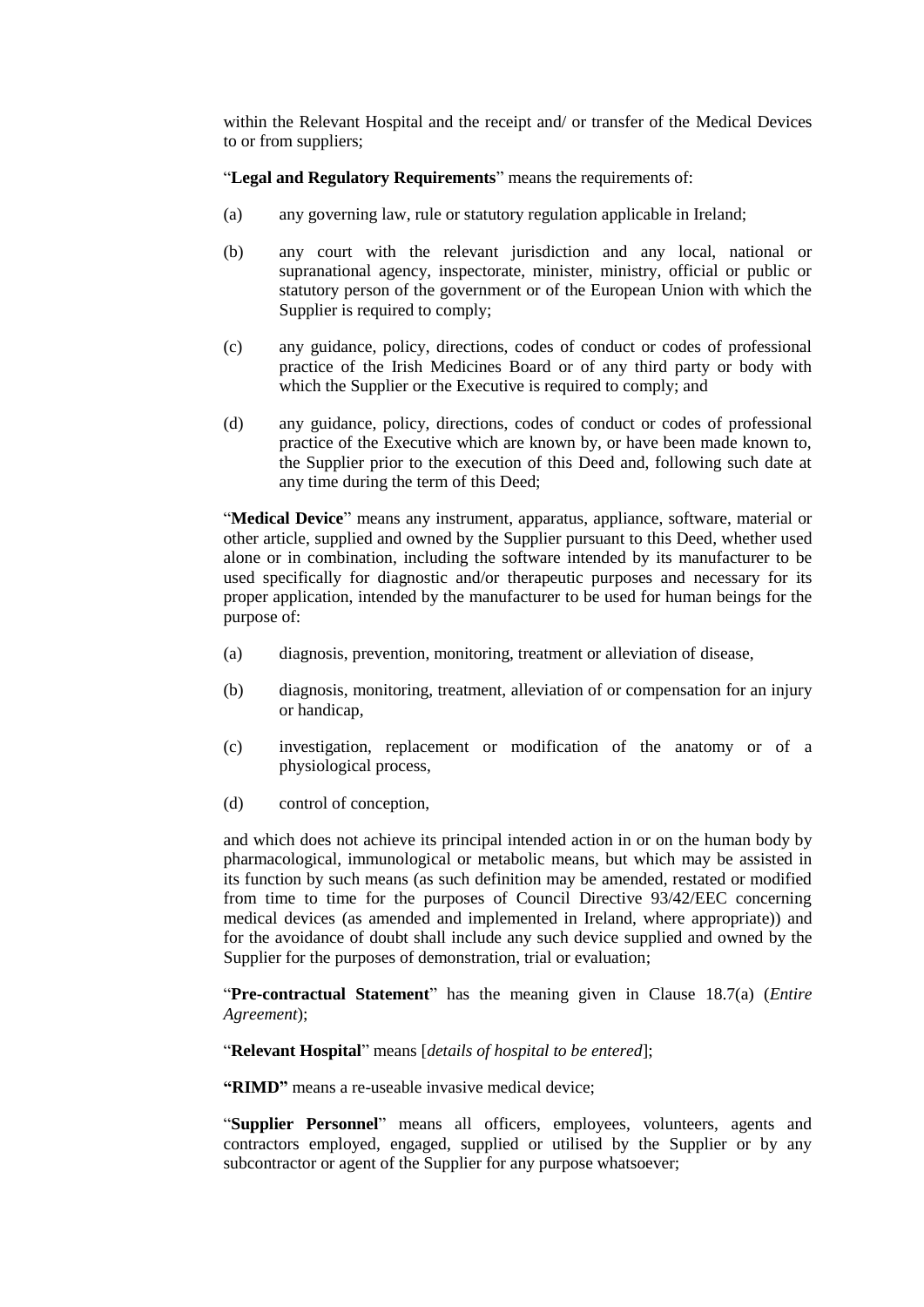"**System of Oversight**" has the meaning given in Clause [2.6;](#page-5-1)

"**Working Hours**" means 9.00a.m. to 5.00p.m.;

- 1.2 In this Deed:
	- (a) references to Clauses, paragraphs and Schedules are to Clauses, paragraphs and Schedules to this Deed;
	- (b) references to a "company" shall be construed so as to include any company, corporation or other body corporate, wherever and however incorporated or established;
	- (c) references to a "person" shall be construed so as to include any individual, firm, company, government, state or agency of a state, local authority or government body or any joint venture, association or partnership (whether or not having separate legal personality);
	- (d) a reference to any statute or statutory provision shall be construed as a reference to the same as it may have been, or may from time to time be, amended, modified or re-enacted;
	- (e) any reference to a "day" or a "Business Day" shall mean a period of twentyfour (24) hours running from midnight to midnight except in Clause [18.2](#page-16-1) (*Notices*) where it means a weekday (excluding a Saturday, Sunday or any public or bank holiday);
	- (f) references to times are to times in Ireland;
	- (g) references to a "month" shall mean a calendar month;
	- (h) a reference to any other document referred to in this Deed is a reference to that other document as amended, varied, novated or supplemented at any time;
	- (i) references to written notification or to any other form of communication between the parties shall include all forms of electronic communication as defined under the Electronic Commerce Act, 2000, provided always that communication by electronic mail or other electronic methods of writing shall not be effective under this Deed in respect of any notices issued pursuant to this Deed including those issued under Clause [16](#page-15-2) (Dispute Resolution) and/ o[r 17](#page-15-1) (Termination);
	- (j) any phrase introduced by the terms "including", "include", "in particular" or other similar expression shall be construed as illustrative and shall not limit the sense or meaning of the words preceding those terms;
	- (k) references to the singular include the plural and vice versa; and
	- (l) references to the masculine include the feminine and vice versa
- 1.3 All headings and titles are inserted for convenience only. They are to be ignored in the interpretation of this Deed.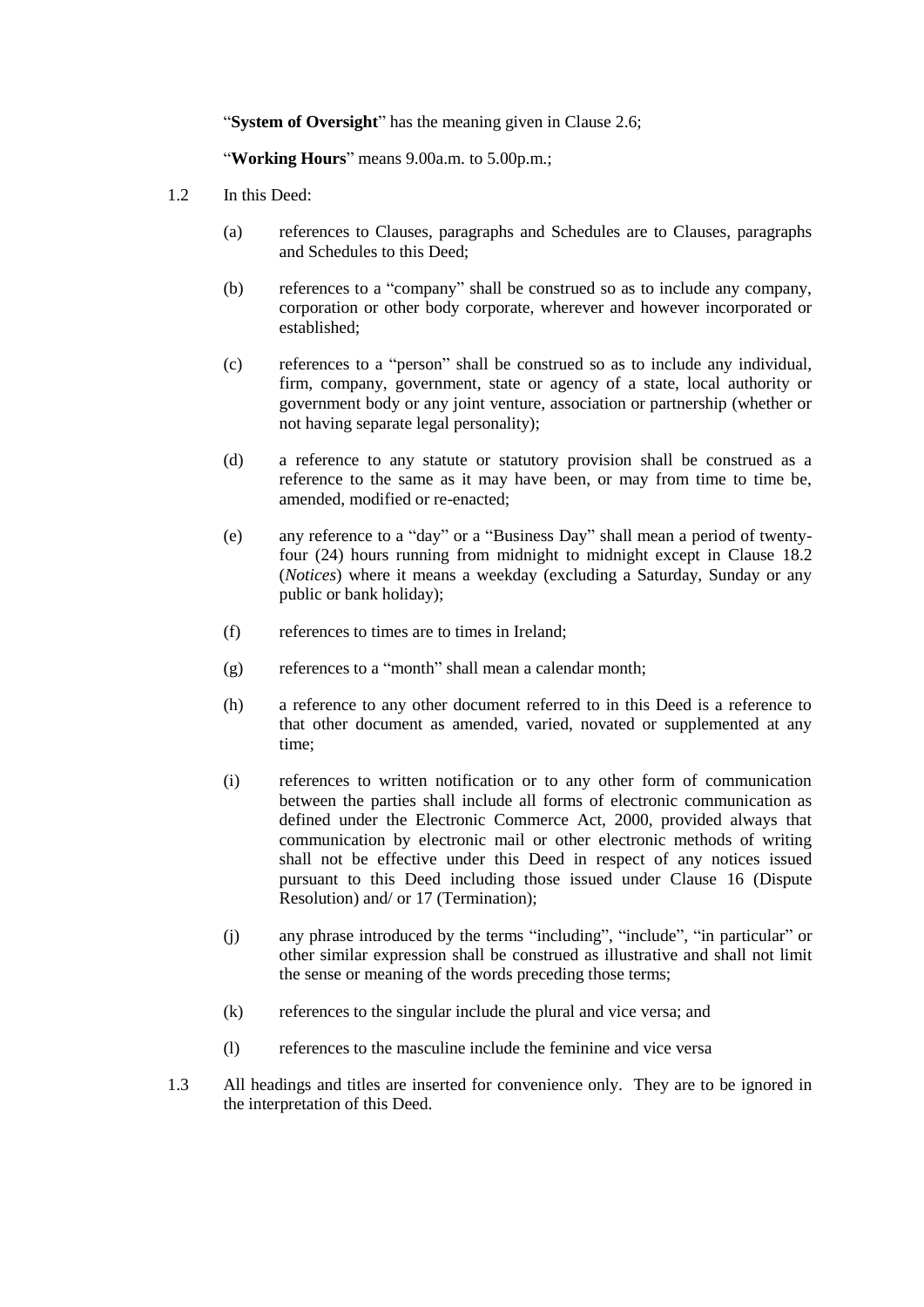## <span id="page-5-0"></span>2. **General Principles**

-

- 2.1 The Supplier shall supply to, and make the Medical Devices available at, the Relevant Hospital by way of loan free of charge for such period(s) as the Medical Devices are required by the Executive and the Executive shall be entitled to use the Medical Devices as it requires whether at the Relevant Hospital or otherwise.
- 2.2 The Supplier shall ensure that a minimum level of Medical Devices is available for use by the Relevant Hospital at all times. The minimum level of Medical Devices shall be notified by the Relevant Hospital $<sup>1</sup>$  to the Supplier from time to time.</sup>
- 2.3 The Supplier shall supply such quantities of the Consignment Stock to the Relevant Hospital as the Relevant Hospital may request from time to time and the Supplier shall maintain supplies of the Consignment Stock at the levels notified by the Relevant Hospital to the Supplier from time to time. Time of delivery of the Medical Devices shall be of the essence of this Deed
- 2.4 The Executive shall be entitled to use and/ or consume the Medical Devices and/ or the Consignment Stock as it requires whether at the Relevant Hospital or otherwise.
- 2.5 In supplying the Medical Devices and/ or the Consignment Stock the Supplier shall comply with:
	- (a) all applicable laws and regulations (including, without limitation, Council Directive 93/42/EEC in respect of medical devices (as amended and implemented in Ireland, where appropriate), Council Directive 90/385/EEC in respect of active implantable medical devices (as amended and implemented in Ireland, where appropriate), the Safety, Health and Welfare at Work Act 2005 (as amended and including any regulations made pursuant thereto);
	- (b) the procedures, standards and requirements of any relevant governmental bodies (including but not limited to those of the Irish Medicines Board);
	- (c) the Irish Medicines Board Safety Notice 2010(09) on the Effective Traceability of Medical Devices;
	- (d) the HSE's National Financial Guidelines and the HSE's procurement policies (as the same may be updated, modified or replaced from time to time) (the provisions of which are hereby incorporated by reference); and
	- (e) any statutory safety requirements in force for the time being and any safety or security requirements of the Executive and/ or the Relevant Hospital notified to the Supplier from time to time;

and the Supplier shall procure that the above requirements are complied with in all respects by all the Supplier's Personnel.

<span id="page-5-1"></span>2.6 The Supplier shall establish and maintain proper procedures and processes to maintain a complete, accurate and comprehensive system of oversight of the Medical Devices and the Consignment Stock (the "**System of Oversight**"), whereby the Supplier shall ensure that all Medical Devices and/ or the Consignment Stock which

Note to HSE: Each hospital's local policy in respect of loan sets, consignment stock and medical devices can specify the relevant HSE person who will be responsible for notifying the supplier e.g. a CNMII or DEPUTY CNMII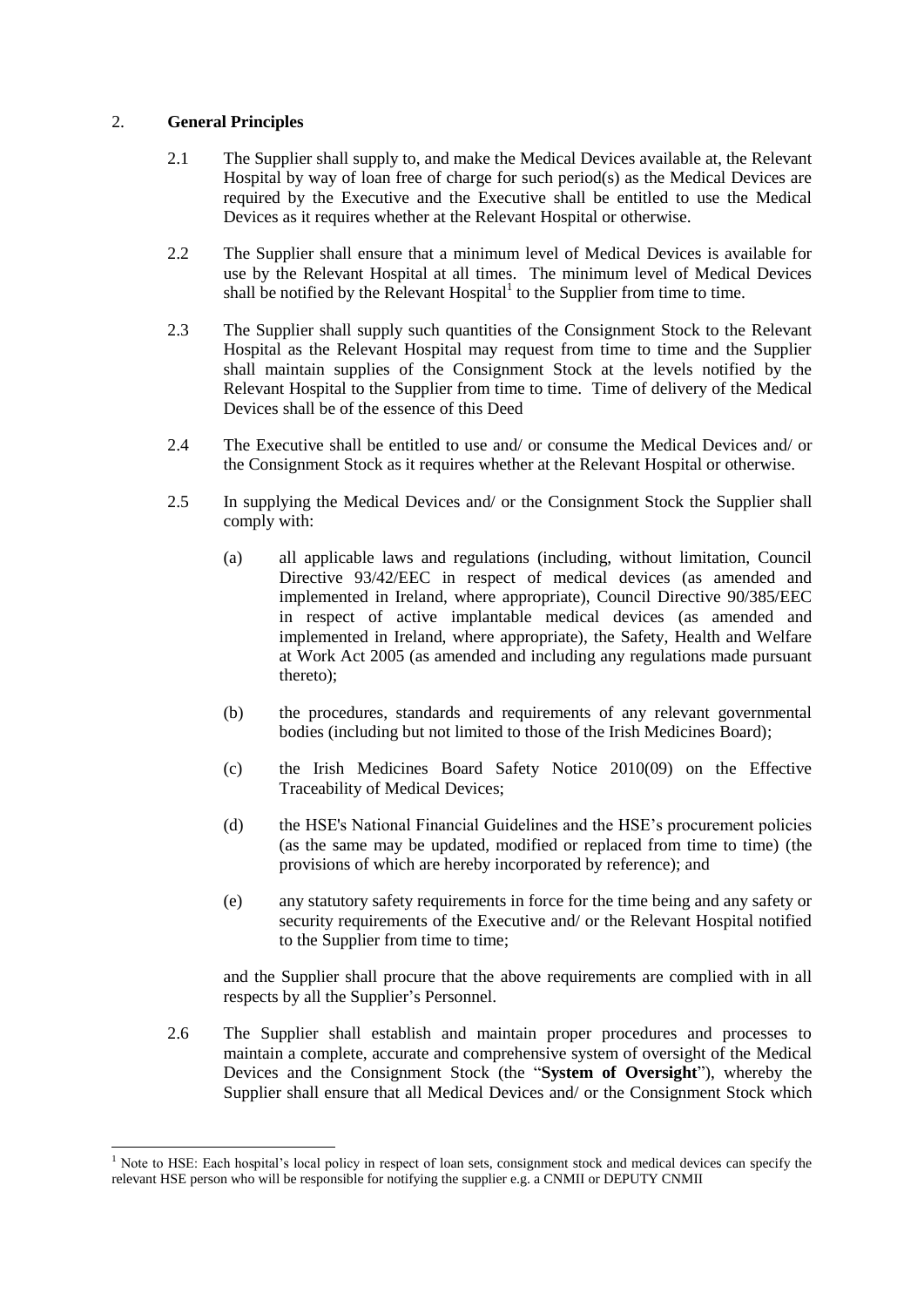has been supplied to the Executive at a Relevant Hospital is within the relevant Expiration Date, in good and proper condition and fit for use.

- <span id="page-6-0"></span>2.7 Prior to implementing a System of Oversight, the Supplier shall consult with the Executive and/ or the Relevant Hospital to discuss *inter alia* access arrangements, frequency of rotation, arrangements for repair and replacement, arrangements for the inspection and functionality of the Medical Devices and/ or the Consignment Stock and such other matters as the Executive may require from time to time.
- 2.8 The Executive or the Relevant Hospital shall notify the Supplier promptly of any damage to the Medical Devices and/ or the Consignment Stock, and/ or any fault or safety issue relating to the Medical Devices and/ or the Consignment Stock which comes to its attention and will use its reasonable endeavours to ensure that none of the Executive's employees use the Medical Devices and/ or the Consignment Stock unless it has been replaced or repaired by, or on behalf of, the Supplier.
- 2.9 The Executive agrees that it shall instruct its employees not to (and not to attempt to) modify, repair or otherwise interfere with the Medical Devices and/ or the Consignment Stock without the prior written consent of the Supplier.
- 2.10 The Supplier agrees that the terms of this Deed shall apply to all supplies of Medical Devices and/ or the Consignment Stock made by the Supplier to the Executive and/ or the Relevant Hospital. The Supplier agrees that it will not in its dealings with the Executive and/ or the Relevant Hospital seek to impose or rely on any other contractual terms which in any way vary or contradict the terms of this Deed.
- 2.11 Nothing in this Deed shall operate so as to prevent the Executive and/ or the Relevant Hospital (without prejudice to its liability under this Deed) to carry out any additional testing and/ or safety procedures in respect of any Electrical Medical Devices in the Relevant Hospital prior to any such equipment being accepted and/ or utilised by the Executive and/ or the Relevant Hospital.
- 2.12 The Supplier shall, at its own cost, inspect and carry out a complete service of all Medical Devices and/ or the Consignment Stock supplied pursuant to this Deed not less than once a year, or more frequently, if so recommended by the manufacturer of the Medical Devices and/ or the Consignment Stock**.**
- 2.13 Neither the Executive nor the Relevant Hospital shall be liable for any charge for maintenance, repair, consumable materials or accessories required for the operation of, the Medical Devices and/ or the Consignment Stock while any Medical Devices and/ or Consignment Stock is supplied to the Executive and/ or the Relevant Hospital, or for any carriage or installation charges except as provided in this Deed.

### 3. **Supply of, and Payment for, the Consignment Stock**

- 3.1 The Executive and/ or the Relevant Hospital shall monitor the usage levels of Consignment Stock on a daily and/ or weekly basis (at the option of the Relevant Hospital) and when the Relevant Hospital requires a delivery of Consignment Stock to be made, the Executive and/ or Relevant Hospital shall give written notification of the Consignment Stock required by it and the date, time and place of delivery at the Relevant Hospital and the Supplier shall, subject to Clause [3.2,](#page-6-1) deliver the Consignment Stock requested during Working Hours no later than the next Business Day following the date of the notification.
- <span id="page-6-1"></span>3.2 If the Executive and/ or Relevant Hospital specify in any notification in respect of the Consignment Stock, that the Consignment Stock is required urgently and in advance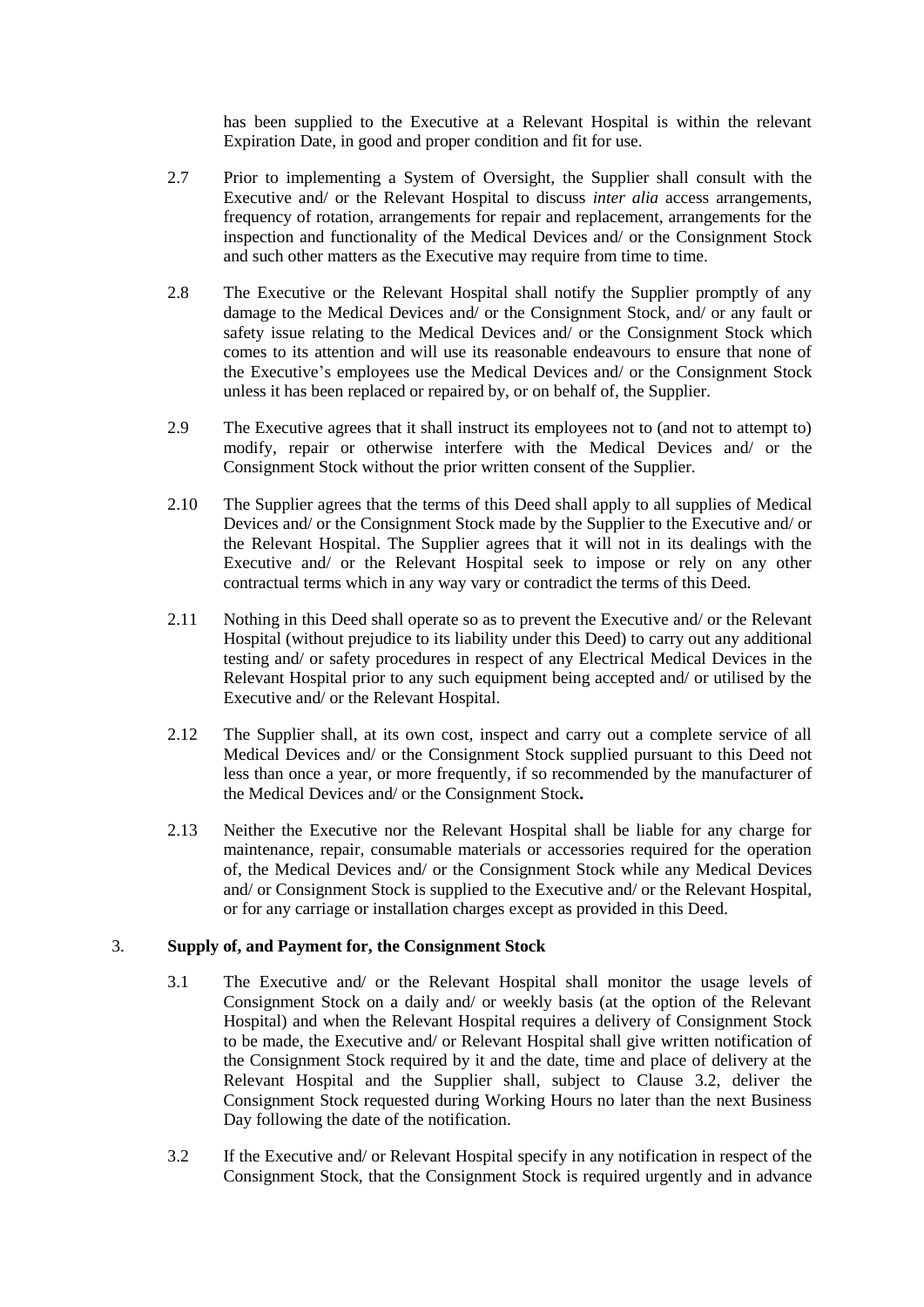<span id="page-7-0"></span>of a specified time, the Supplier shall deliver the Consignment Stock at, or prior to, the time so specified, bearing in mind that medical emergencies may arise at any time of the day or night.

- 3.3 Time of delivery of the Consignment Stock shall be of the essence of this Deed.
- 3.4 The Supplier shall issue an invoice to the Executive in respect of the Consignment Stock consumed within, at the option of the Supplier, either 5 Business Days or by the end of the month. The Executive shall pay any invoice raised by the Supplier within 30 days of receipt (unless a dispute arises in respect of the invoice).
- 3.5 Both the Relevant Hospital and the Supplier shall carry out joint stock-takes of the Consignment Stock on a regular basis, following which both parties will mutually agree the amounts of Consignment Stock supplied under this Deed and held by the Relevant Hospital and shall agree whether the Executive is to be credited or invoiced for any discrepancies arising in either party's records and the amount to be credited or invoiced.

## 4. **Supply of Medical Devices and Consignment Stock**

- <span id="page-7-2"></span><span id="page-7-1"></span>4.1 All Medical Devices and Consignment Stock supplied by the Supplier pursuant to this Deed shall:
	- (a) be intact;
	- (b) be sterile (where relevant);
	- (c) within the Expiration Date (where relevant);
	- (d) have details of the manufacturer contact details attached thereto;
	- (e) contain a product description, bar code, identifying lot/ batch number and individual identification number;
	- (f) be accompanied by a summary sheet setting out the Expiration Date of the Medical Device(s) and/ or Consignment Stock (where relevant) and when the Medical Device was last inspected and/ or serviced;
	- (g) be accompanied by written evidence of the safety of the Medical Devices and/or Consignment Stock, drawing attention to any failures to comply with relevant European or Irish standard specifications or aspects of safety that have not been fully tested and any restrictions on the use of the Medical Devices and/or Consignment Stock necessary to ensure the safety of Executive employees or patients, where applicable; and
	- (h) be accompanied by a decontamination certificate verifying that the Medical Device has been subject to a process of decontamination in accordance with the HSE Code of Practice for Decontamination of RIMD (Version 1 2007 Part 3) "Recommended Practices for Decontamination Units" or such other policies as HSE may from time to time specify, which shall set out:
		- (i) the date when the Medical Device was last decontaminated; and
		- (ii) the relevant person, role and location of the person responsible for decontamination.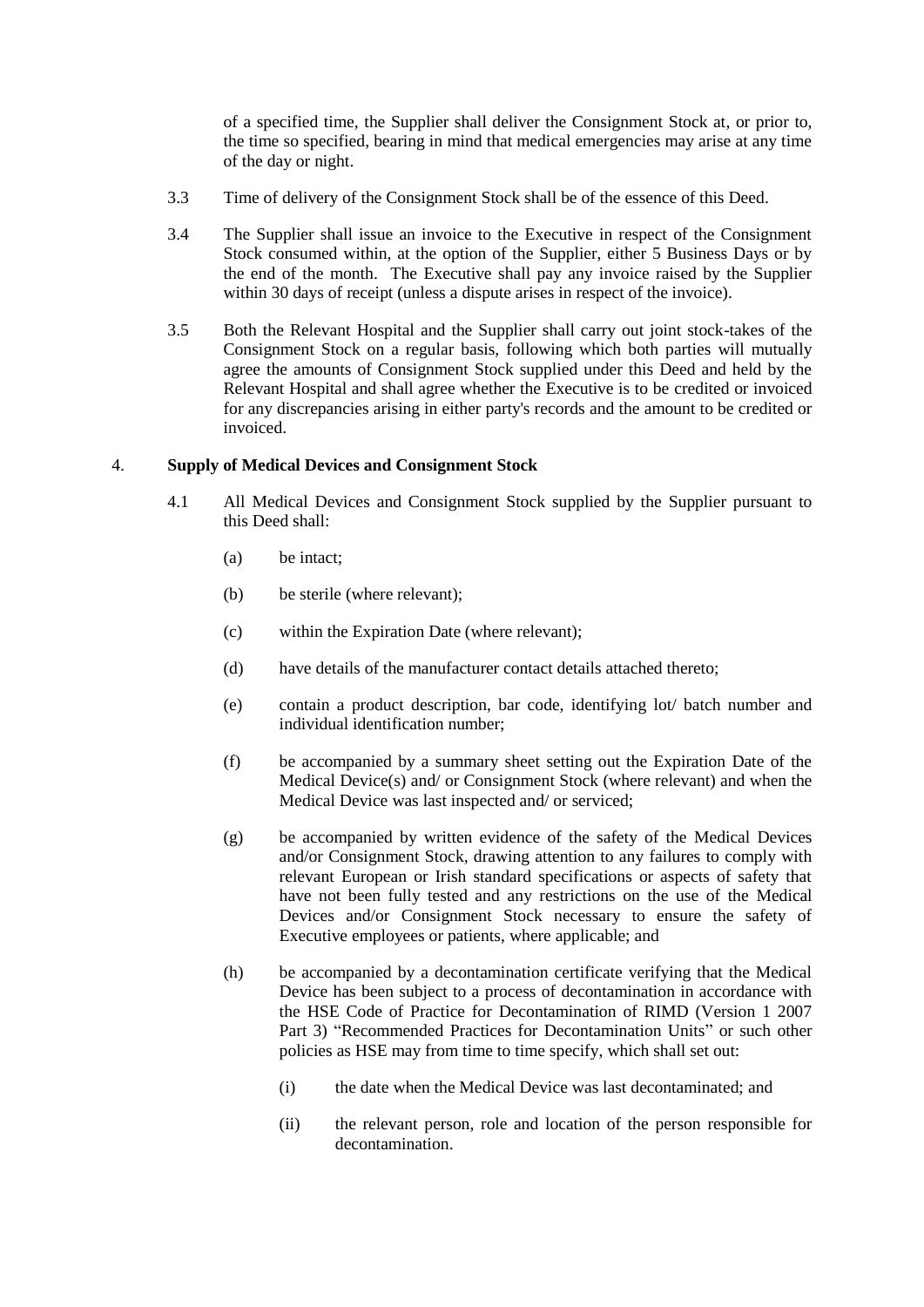- <span id="page-8-0"></span>4.2 The Supplier shall maintain accurate and complete records of each of the items listed at Clause [4.1\(h\)](#page-7-1) above and Clause [12.3,](#page-12-1) together with the current location of the Medical Device(s) and/or Consignment Stock in respect of all Medical Devices and Consignment Stock supplied to the Executive and/ or Relevant Hospital pursuant to this Deed.
- 4.3 Unless otherwise agreed, the Supplier shall access, and maintain records on, the HSE electronic tracking system in respect of such categories of Medical Devices as HSE may specify, and the Supplier shall ensure that any information or records maintained by the Supplier in respect of the Medical Devices (whether pursuant to its obligations under this Deed or otherwise) are capable of being integrated in, and interfacing with, the HSE electronic tracking system such that the information and/ or records in respect of the Medical Devices may be accessed and/ or viewed by HSE and shall have such other functionality as the HSE may specify from time to time.

# 5. **Tax Clearance Certificates**

- 5.1 It shall be a condition precedent to this Deed that the Supplier has and shall at all times maintain a current tax clearance certificate from the Revenue Commissioners and that the Supplier shall produce a current tax clearance certificate from the Revenue Commissioners to the HSE on written request.
- 5.2 Any payment to the Supplier under this Deed is conditional on the HSE having in its possession at the time of payment a current tax clearance certificate (or where the Supplier is non-resident in Ireland and whose business is not registered in Ireland, a statement from the Office of the Revenue Commissioners as to its suitability on tax grounds to be receive payments pursuant to this Deed).

### 6. **Ownership of the Medical Devices**

- 6.1 Notwithstanding that the Medical Devices may be in the possession of the Executive at the Relevant Hospital from time to time, title to, and property in, the Medical Devices shall remain at all times and for all purposes fully vested in the Supplier.
- 6.2 Notwithstanding that the Consignment Stock may be in the possession or under the control of the Executive at the Relevant Hospital from time to time, title to, and property in, the Consignment Stock shall remain fully vested in the Supplier at all times up to such time as the Relevant Hospital utilises or consumes the Consignment Stock, at which point title in such Consignment Stock shall be deemed to have immediately transferred to the Executive.
- 6.3 For the avoidance of doubt, the Medical Devices and the Consignment Stock shall at all times (including after its delivery to the Executive and/ or the Relevant Hospital and any subsequent use by or on behalf of the Executive) remain continuously at the risk of the Supplier and the Supplier shall be at risk and liable for any loss, damage, theft, destruction of the Medical Devices and Consignment Stock provided always that the Executive shall be liable for the costs of repair or replacement of any Medical Devices and/or Consignment Stock which is damaged, destroyed or rendered inoperable due to the wilful misuse of such Medical Devices and/or Consignment Stock by the Executive or any of its employees or agents while such Medical Devices and/or Consignment Stock is in its possession. Neither the Executive nor the Relevant Hospital shall be under any obligation to keep the Medical Devices and/or Consignment Stock insured.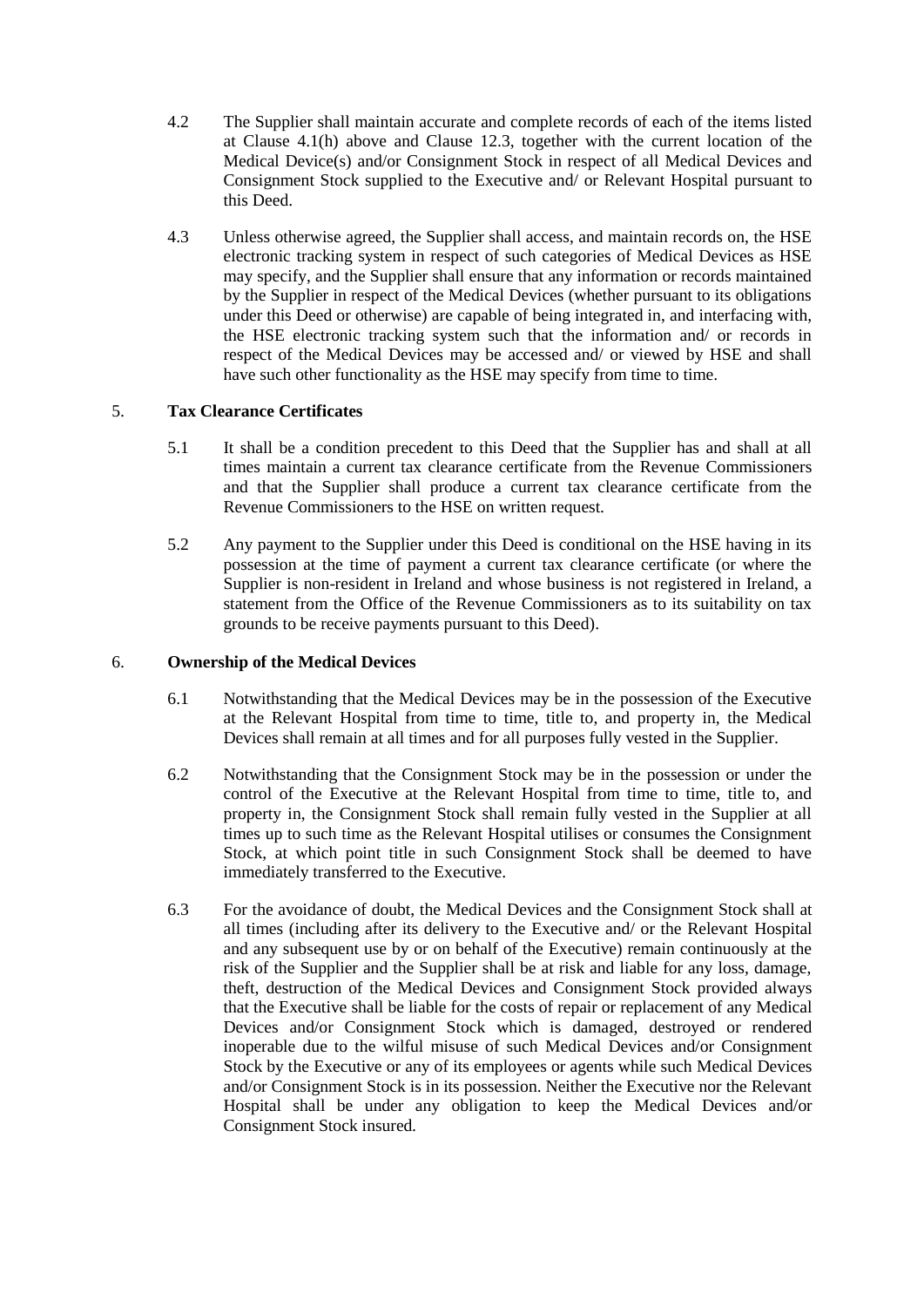## <span id="page-9-0"></span>7. **Training and Education**

- 7.1 The Supplier shall provide training, instruction, ongoing education and support to all staff at the Relevant Hospital in:
	- (a) the use, preparation for use, operation, maintenance, cleaning, sterilisation, storage, dis-assembly and re-assembly and decontamination of the Medical Devices; and
	- (b) the use, preparation for use, operation, installation, fitting, removal, maintenance, cleaning, sterilisation, storage, dis-assembly and re-assembly and decontamination of all Consignment Stock

("**Training**").

- 7.2 The Relevant Hospital shall notify the Supplier in writing from time to time of the relevant staff who require such Training and the Supplier shall promptly (and within not later than 3 days following any such request) deliver or make arrangements for the delivery of, Training by an appropriately qualified person.
- 7.3 The Supplier shall provide instruction manuals in the English language for the proper use of the Medical Devices and the proper use, installation, fitting, removal and maintenance of the Consignment Stock including any information and documents required by, or pursuant to the Safety, Health and Welfare at Work Act 2005 and any regulations made thereunder.
- 7.4 The Supplier shall comply with all requests from the Relevant Hospital in respect of the operation, use, storage, cleaning and decontamination of the Medical Devices and/ or to deliver Training and shall ensure that the relevant staff in the Relevant Hospital are familiar with and fully trained in all respects of, the Medical Devices and Consignment Stock.
- 7.5 The Supplier make a telephone helpline number (the "**Helpline**") available to the Executive and the Relevant Hospital, which shall be staffed and calls answered at all times by personnel who are fully trained and qualified to respond to any queries of the Executive and/ or the Relevant Hospital which may arise in relation to the Medical Devices and Consignment Stock.
- 7.6 The Supplier shall notify the Relevant Hospital of its nominated representative (the "**Representative**") from time to time and shall ensure that the Representative is available by telephone to the Relevant Hospital at all times and particularly in the event that any Medical Device and/or Consignment Stock is urgently required, to provide such assistance and guidance as the Relevant Hospital may require in respect of the use of the Medical Device and/or Consignment Stock.

# <span id="page-9-1"></span>8. **Liquidated Damages**

8.1 In the event that the Supplier fails to comply with its obligations pursuant to the Deed or the Supplier delays in performing its obligations pursuant to the Deed which has in either case a material impact (in the opinion of the Executive) on the provision of an operation or other clinical service by the Relevant Hospital ("**Crucial Performance**  Failure"), the Supplier shall pay to the Executive liquidated damages commensurate with the costs incurred by the Executive and/ or Relevant Hospital as a result of the failure by the Supplier to perform its obligations under this Deed, including but not limited to the costs of making alternative arrangements for the supply of the Medical Devices and/or Consignment Stock and/ or for the provision of an operation or other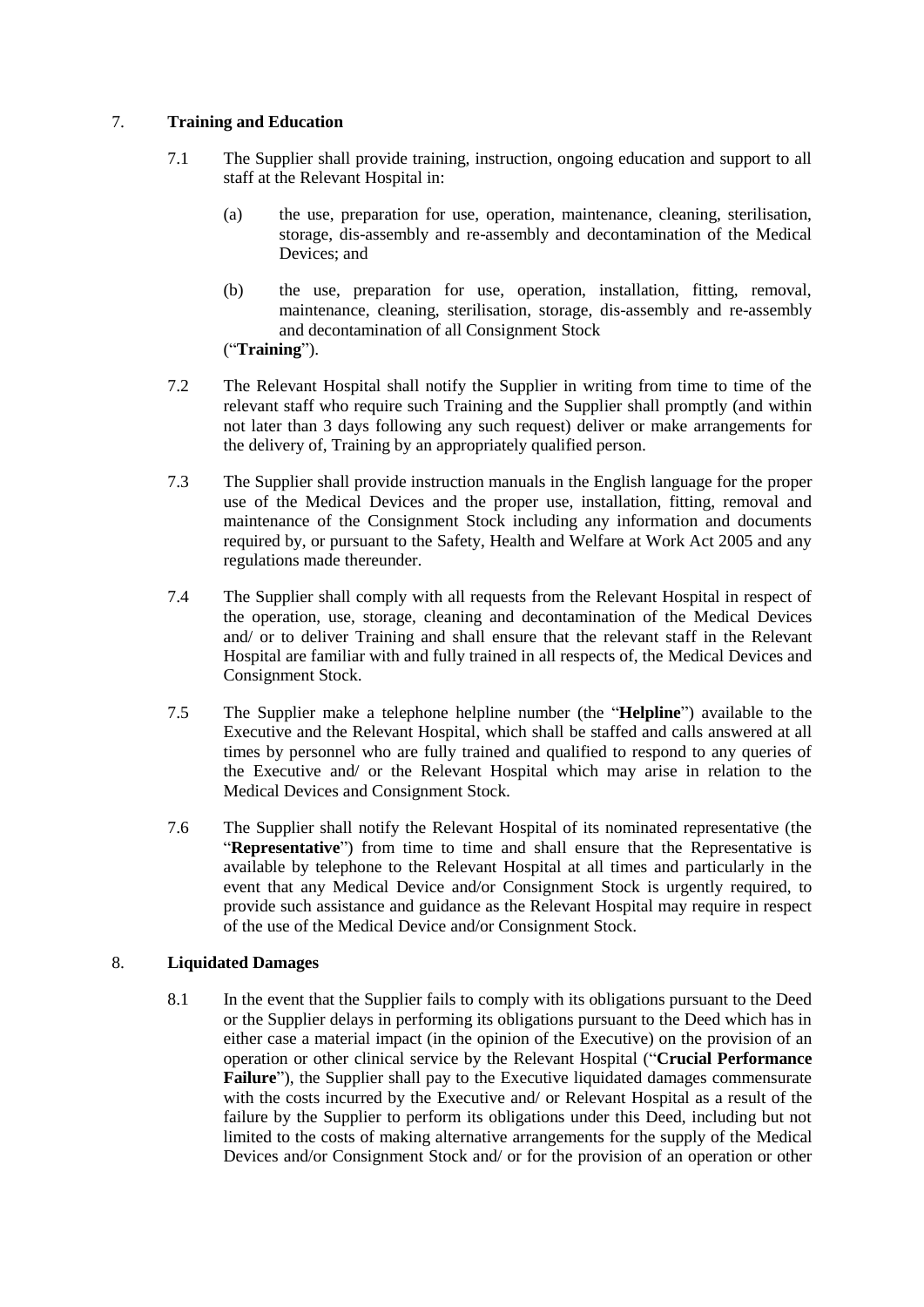clinical service (whether or not by the Executive and whether or not at the Relevant Hospital) and all attendant costs thereby incurred (the "**Liquidated Damages**").

- <span id="page-10-0"></span>8.2 The parties agree that the Liquidated Damages are a genuine pre-estimate of the minimum loss which would be suffered by the Executive as a result of the circumstances under which they arise.
- 8.3 Without prejudice to its other rights and remedies, the Executive may elect to claim the Liquidated Damages and if appropriate to bring an action to claim damages for the breach in relation to which Liquidated Damages are payable. The receipt by the Executive of Liquidated Damages shall not affect its other rights pursuant to this Deed.

## 9. **Removal of Medical Devices**

- 9.1 Subject to Clause [9.3,](#page-10-1) the Supplier shall be entitled from time to time upon written notice of not less than 2 Business Days to Internal Controls and such other person(s) as the Relevant Hospital and/ or the Executive may specify to remove all or any part of the Medical Devices from the Relevant Hospital and the Executive and the Relevant Hospital shall provide reasonable facilities and access to the Supplier's Representative (or such other persons as the Supplier may specify) to enter onto the Relevant Hospital's premises to perform such removal, provided always that where the removal would cause the Medical Devices to fall below the minimum levels specified by the Relevant Hospital, the Supplier shall arrange to provide a substitute, of equivalent standard to the Medical Devices being removed, to the Relevant Hospital in advance of any removal taking place.
- 9.2 The Supplier shall bear the costs of, and use all practicable speed in, exercising its rights pursuant to this Clause. The Supplier shall provide the Relevant Hospital with such details as it may require in respect of any Medical Devices removed by the Supplier.
- <span id="page-10-1"></span>9.3 Nothing in this Clause shall entitle the Supplier to remove any Medical Devices which is in any way attached or fixed to the Premises or where removal of the Medical Devices would result in damage to the Premises.
- 9.4 The Supplier agrees that it shall not be entitled to remove the Consignment Stock except in exceptional circumstances and only by prior agreement with the head of the relevant department of the Executive and/ or theatre manager of the Relevant Hospital. Where it has been agreed in advance that any Consignment Stock may be removed, then the Supplier shall provide written details to Internal Controls and such other person(s) as the Relevant Hospital and/ or the Executive may specify of the Consignment Stock to be removed and the intended date for collecting and removing such Consignment Stock.

### 10. **Warranties**

### 10.1 **Warranties in respect of the Supplier's capacity and authority**

The Supplier warrants that:

(a) it is duly organised and validly existing under the laws of Ireland and has the power and authority to own its assets and to carry on its business as it is now being conducted;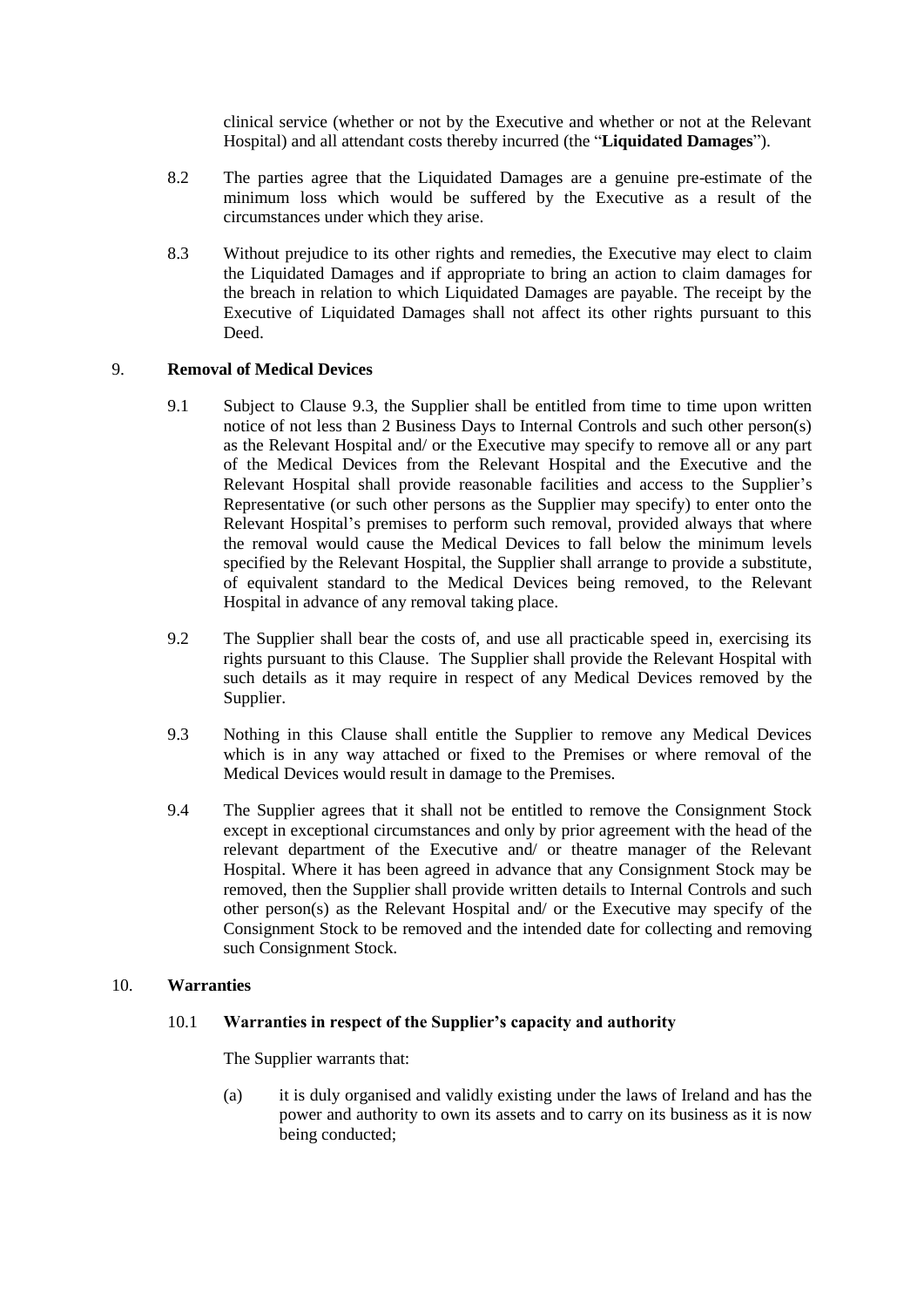- <span id="page-11-0"></span>(b) all necessary approvals and authorisations for the execution of, and the performance of its obligations under, this Deed have been obtained;
- (c) no claim, demand, proceedings or liability is presently being assessed and no litigation, arbitration or administrative proceeding is presently in progress or to the best of the knowledge of the Supplier, pending or threatened against it or its assets or revenues which (in each case) would have a material adverse effect on the ability of the Supplier to perform its obligations under this Deed;
- (d) no proceedings or other steps have been taken and not discharged (nor, to the best of the knowledge of the Supplier, threatened) for its winding up or dissolution or for the appointment of a liquidator, examiner, receiver, administrative receiver, manager, trustee or similar officer in relation to any of its assets or revenues;
- (e) it has the appropriate qualifications, competence, financial and organisational resources required to perform its obligations under this Deed.

### <span id="page-11-1"></span>10.2 **Warranties in respect of the Medical Devices**

The Supplier further warrants that:

- (a) the Medical Devices and/or Consignment Stock is in good and proper condition and fit for the intended purpose for which the Medical Device and/or Consignment Stock is supplied;
- (b) prior to each and every supply to the Relevant Hospital, the Medical Device and/or Consignment Stock is (where appropriate) properly sterilised and decontaminated in accordance with the HSE code of practice for decontamination of RIMD (Version 1 2007 Part 3) "Recommended Practices for Decontamination Units" or such other policies as HSE may specify from time to time;
- (c) the Medical Device and/or Consignment Stock, where appropriate, complies with the essential requirements of the Medical Devices Directive (Council Directive 93/42/EEC) as amended and where appropriate, is CE marked for the appropriate intended use; and
- (d) the Consignment Stock and/ or the Medical Devices, where appropriate, complies with Council Directive 90/385/EEC in respect of active implantable medical devices (as amended and implemented in Ireland).

The warranties given by the Supplied pursuant to  $10.2(a)$  to  $10.2(d)$  above shall be deemed to be repeated on each day upon which a supply of Medical Devices and/or Consignment Stock is made pursuant to this Deed.

### <span id="page-11-2"></span>11. **Indemnities**

- 11.1 The Supplier shall indemnify and hold harmless the Executive, the Relevant Hospital, the Executive's employees, agents, officers, and sub-contractors against any claims, losses, damages, costs, proceedings, and expenses (including legal expenses) arising out of or in connection with:
	- (a) any breach of any warranty or provision of this Deed by the Supplier;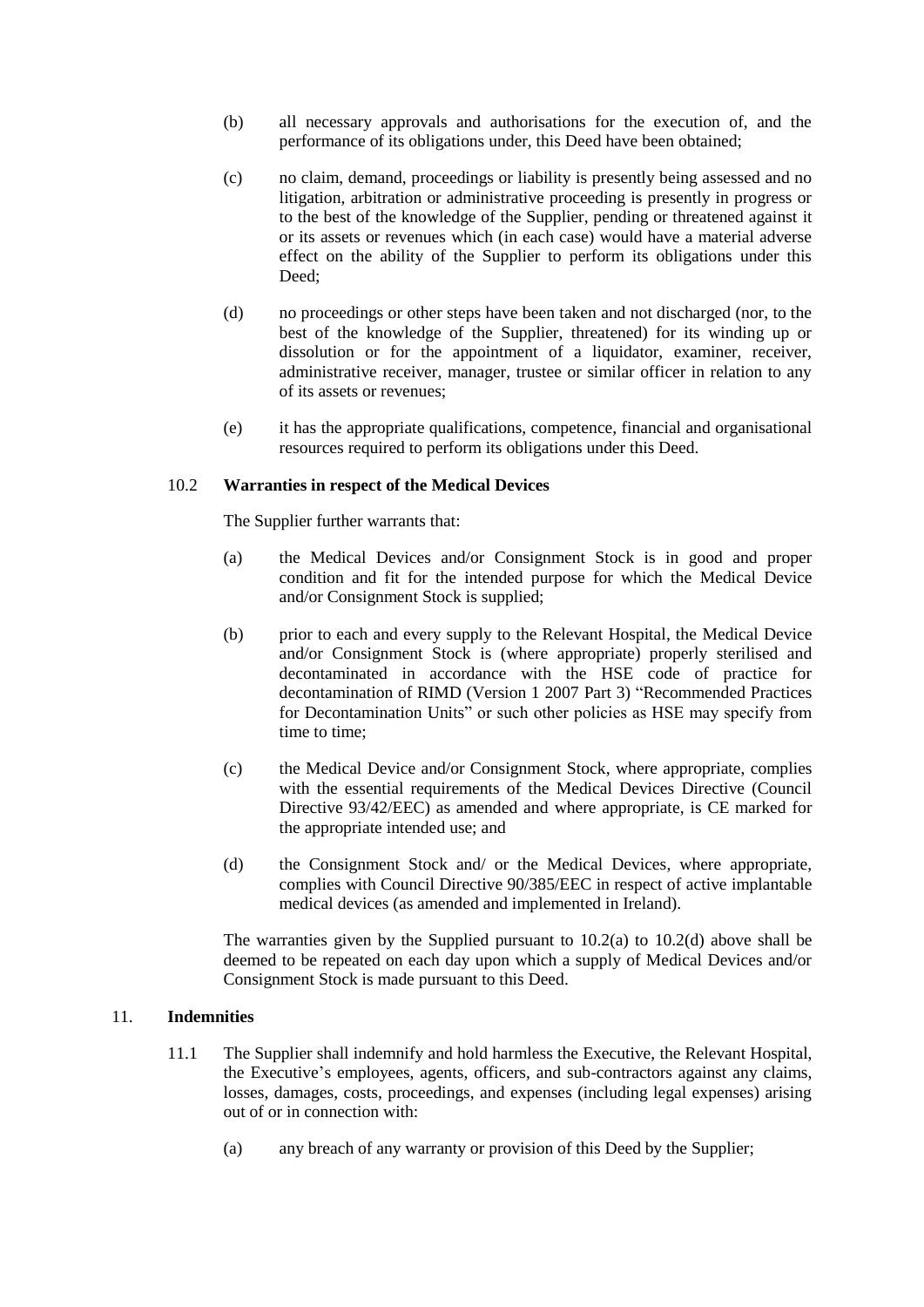- <span id="page-12-0"></span>(b) any act or omission of the Supplier, the Representative, the Supplier's employees, agents or sub-contractors in performing its obligations under this Deed, including but not limited to failure to adequately and safely perform any of its obligations under this Deed;
- (c) any defect in the design, manufacture or supply of the Medical Devices and/or Consignment Stock or any part thereof;
- (d) the inadequacy of, or deficiencies, in any Training or instructions provided by the Supplier pursuant to this Deed; or
- (e) any injury, (including but not limited to mental injury) and/ or death to any person arising directly or indirectly from the supply or use of the Medical Devices and/or Consignment Stock supplied pursuant to this Deed;

provided always that that this indemnity shall not apply to any liability of the Supplier in respect of:

- (i) death or personal injury caused by the negligence of the Executive, the Relevant Hospital or that of its officers or employees;
- (ii) fraud or fraudulent misrepresentation by the Executive, the Relevant Hospital, its officers or employees; nor
- (iii) any liability to the extent that it cannot be limited or excluded by Legal and Regulatory Requirements.
- 11.2 Without prejudice to any other rights or remedies of the Executive under this Deed, where the Supplier fails to comply with the terms of this Deed and such failure has a material adverse impact on the operations of the Executive and/ or the Relevant Hospital (as determined by the Executive), the Supplier shall indemnify the Executive for any and all costs incurred by the Executive and/ or the Relevant Hospital arising out of or in connection with such failure (including but not limited to the costs of any action taken by the Executive to mitigate, alleviate or remedy the impact of such failure).

### <span id="page-12-2"></span>12. **Information Requirements**

- 12.1 The Supplier shall maintain:
	- (a) detailed, accurate and up to date records and an asset register of the Medical Devices and Consignment Stock supplied by it pursuant to this Deed; and
	- (b) a complaint and incident reporting system.
- 12.2 The Executive shall be entitled by providing reasonable notice in writing to the Supplier to enter the Supplier's normal place of business during normal office hours to inspect and/ or copy such records.
- <span id="page-12-1"></span>12.3 In respect of all Medical Devices and Consignment Stock supplied by the Supplier pursuant to this Deed the Supplier shall maintain and make available to the Executive and/ or the Relevant Hospital upon request a log book (or equivalent, whether in electronic form or otherwise) which shall contain the following particulars:
	- (a) the complete history of the prior use of the Medical Devices;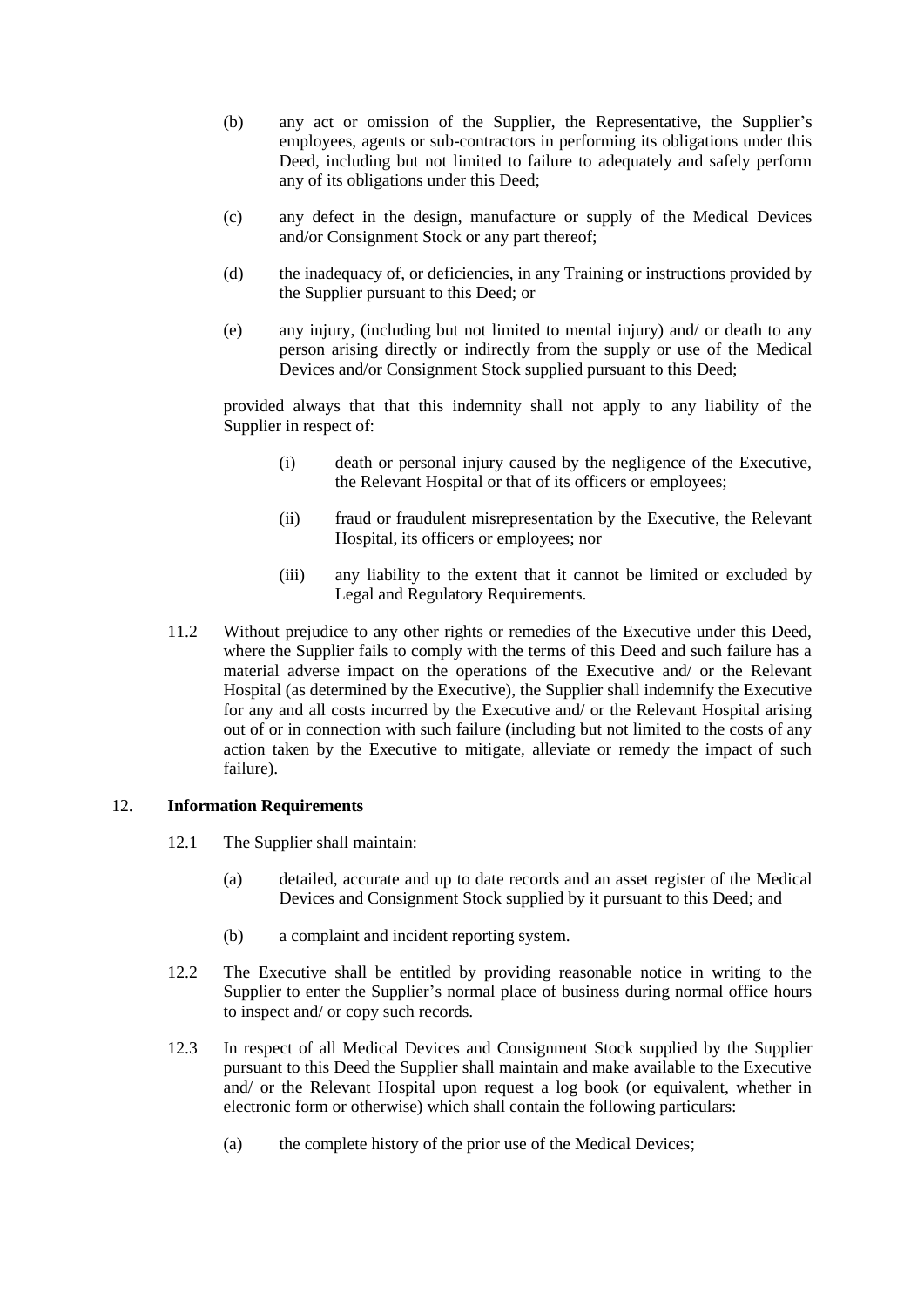- <span id="page-13-0"></span>(b) an inspection and servicing schedule setting out when the Medical Devices and any parts thereof was last inspected and/ or serviced and details of all inspections, maintenance, repair and replacements of that Medical Devices and any parts thereof;
- (c) records of tests, calibration, repair or maintenance of the Medical Devices and/ or any parts thereof; and
- (d) where relevant, all decontamination certificates relating to the Medical Devices and/or Consignment Stock containing the information set out in Claus[e 4.1\(h\).](#page-7-2)
- 12.4 Without prejudice to the foregoing, the Executive shall be entitled upon written request to require the Supplier to provide the Executive within 2 days of receipt of any such request with the log book containing such information as set out in Clause [12.3,](#page-12-1) accurate and complete particulars (including the quantity and value) of the Medical Devices and/or Consignment Stock or such other information specified in any such request relating to the Medical Devices and/or Consignment Stock supplied by the Supplier to the Executive and/ or the Relevant Hospital pursuant to this Deed and the Supplier shall comply with any such request.
- 12.5 The Supplier shall not be obliged to comply with a request for information where the consent of a third party to the release of the information is required until such consent has been obtained and the Supplier will use reasonable efforts to obtain such consent promptly.

### <span id="page-13-2"></span>13. **Confidentiality**

- 13.1 Subject to Clause [13.3,](#page-13-1) each party will ensure that any information acquired in or in connection with the performance of its obligations under this Deed concerning the other or the other's business, affairs, personnel, procedures or relating to the provisions of this Deed and any negotiations or disputes between the parties to this Deed will be treated as confidential and will not be disclosed to any person, other than a person expressly authorised by the other party.
- 13.2 Upon the termination of this Deed the Supplier will ensure that it holds, manages and transfers all confidential information it has received or prepared in connection with its obligations under this Deed in whatever format it is held in accordance with all Legal and Regulatory Requirements.
- <span id="page-13-1"></span>13.3 Either party may disclose information which would otherwise be confidential:
	- (a) if and to the extent required by law or for the purpose of any judicial inquiry or proceedings;
	- (b) if and to the extent required by any regulatory or governmental authority in Ireland to which that party is subject;
	- (c) if and to the extent necessary or desirable for the conduct of any arbitration pursuant to Clause [16;](#page-15-2)
	- (d) to its professional advisers, auditors, bankers and insurers on a strictly confidential basis;
	- (e) if and to the extent the other party has given prior written consent to the disclosure, such consent not to be unreasonably withheld or delayed; or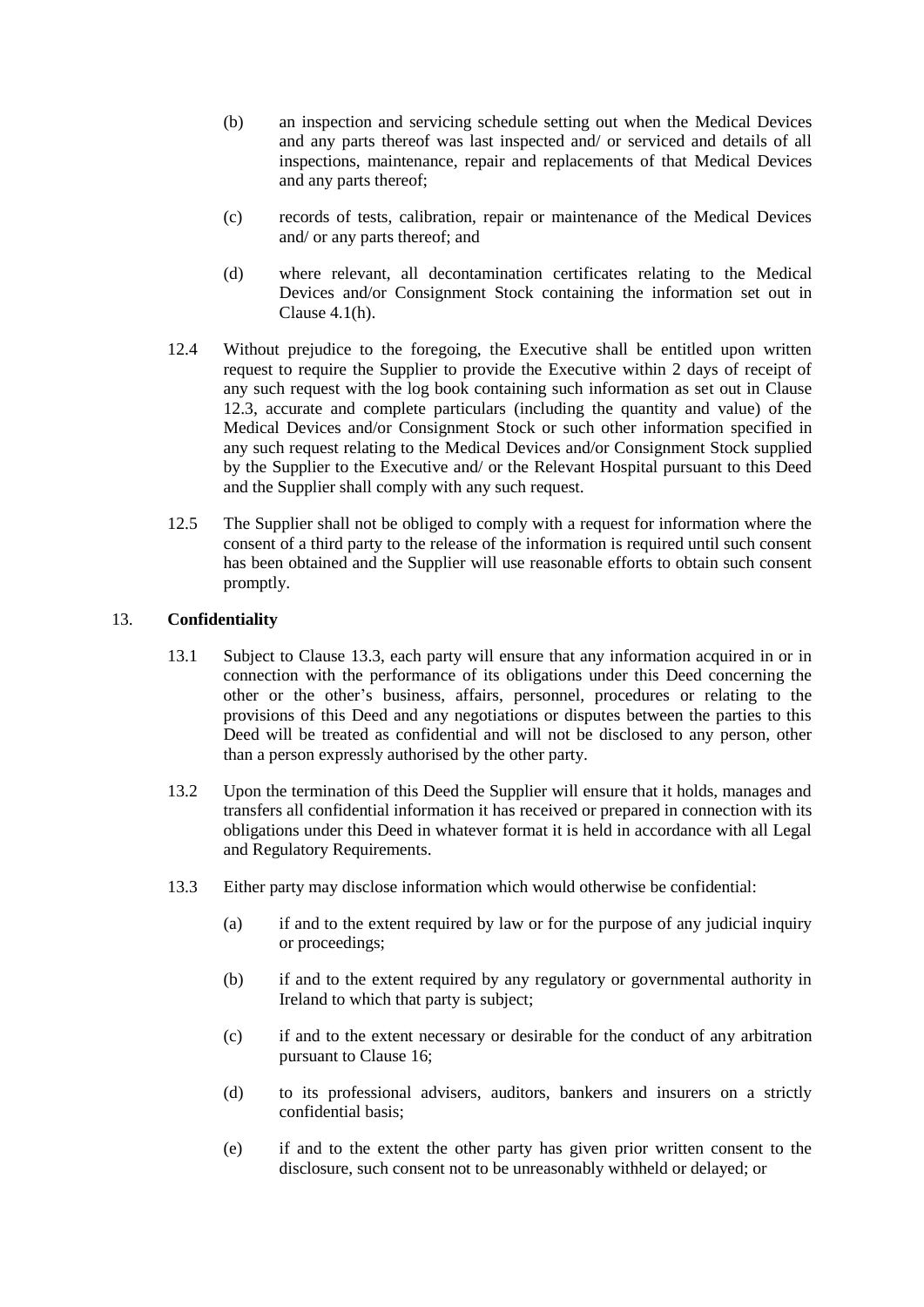- (f) if necessary for the Executive to fulfil its statutory object and functions pursuant to Section 7 of the Health Act 2004.
- <span id="page-14-0"></span>13.4 Any information to be disclosed pursuant to Clause [13.3](#page-13-1) shall be disclosed only after notice to the other party.
- 13.5 The provisions of this Clause [13](#page-13-2) shall continue to apply notwithstanding the termination of this Deed for any reason.

#### <span id="page-14-1"></span>14. **Data Protection**

- 14.1 Both the Executive and the Supplier shall comply with their statutory obligations under the Data Protection Acts 1988 and 2003 ("**DPA**").
- 14.2 The Supplier undertakes to use its best endeavours to ensure that it has all consents, authorisations and permissions necessary to enable the Supplier to access and disclose any data, to the extent that the Supplier may require access to or the ability to disclose such data in the lawful performance of its functions pursuant to this Deed.
- 14.3 The Supplier hereby undertakes to comply with its obligations under the DPA and to indemnify the Executive and the Relevant Hospital against any loss, compensation, damages, expenses and costs which become payable or are incurred by the Executive and the Relevant Hospital in respect of or as a result of a breach by the Supplier of this Clause [14](#page-14-1) or a breach of the DPA.
- 14.4 Where personal data is given by either party to the other for the purpose of this Deed, it shall be used solely and exclusively for the purposes for which it is expressly provided and for other purposes permitted by law.

#### 15. **Insurance**

1

- 15.1 The Supplier shall effect and maintain the following insurances with insurers regulated by, or authorised to operate on a freedom of services basis by, the Central Bank for the duration of this Deed:
	- (a) public liability insurance with a limit of indemnity of  $\epsilon$ 6,500,000 ( $\epsilon$ 6.5 million) any one occurrence;
	- (b) employer's liability insurance with a limit of indemnity of  $\text{\textsterling}12,700,000$  $(E12.7 \text{ million})$  any one occurrence; and
	- (c) product liability insurance with a limit of indemnity of not less than  $€6,500,000$  (€6.5 million) any one occurrence

which will include an indemnity in favour of the Executive and the Relevant Hospital.

15.2 Upon the written request of the Executive, the Supplier shall provide evidence in a form reasonably acceptable to the Executive of such insurance and endorsement in the Supplier's public liability and employer's liability insurance policies in favour of the Executive being in force<sup>2</sup>.

 $2$  Note to HSE: You may wish to build in to any internal policies or procedures that HSE will request evidence of the Supplier's compliance with the insurance provisions of the agreement on an annual basis and place a copy of the relevant policies/ letter from the insurers confirming the existence of the policies on the HSE's files.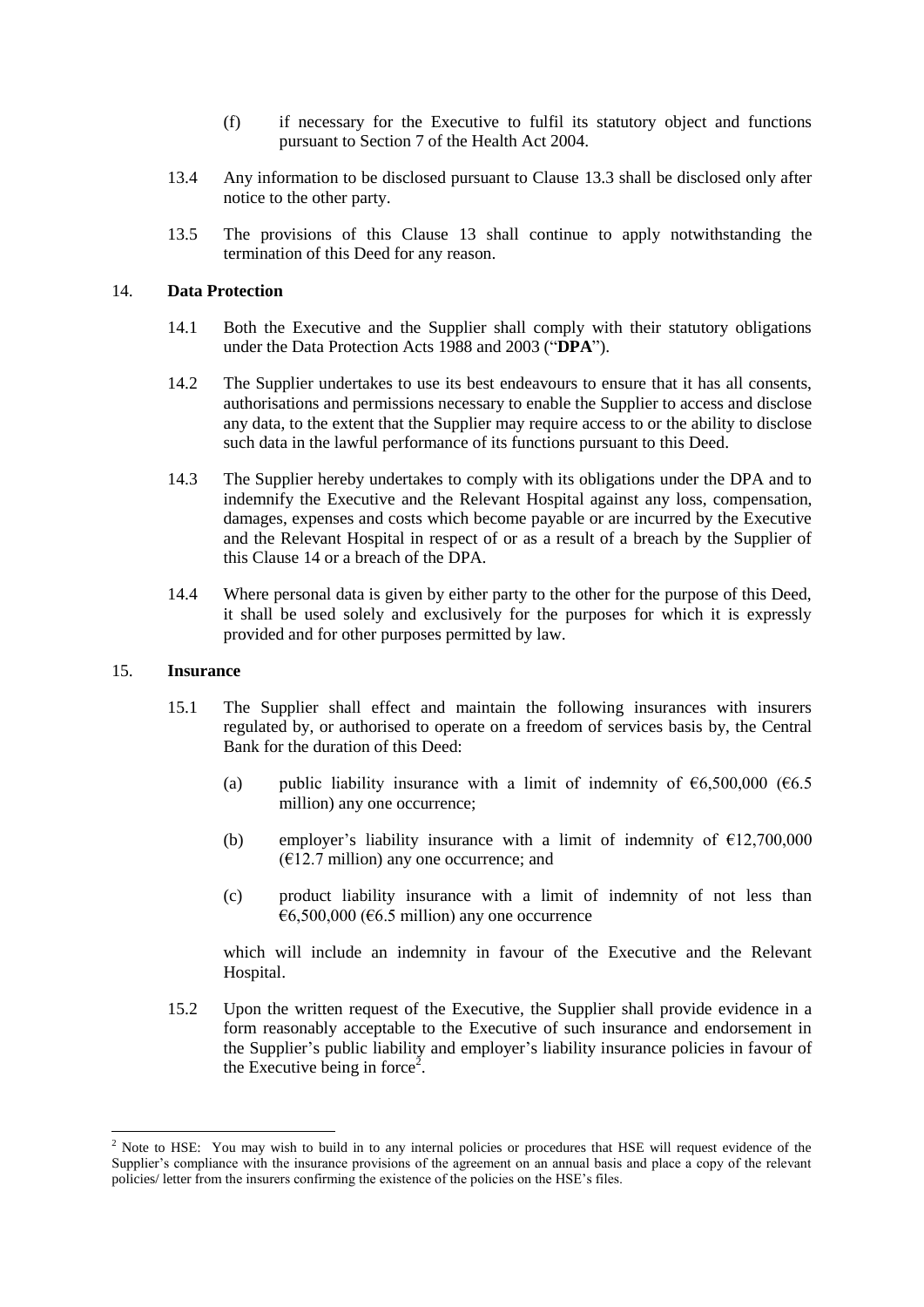### <span id="page-15-2"></span><span id="page-15-0"></span>16. **Dispute Resolution**

- 16.1 The parties to this Deed agree to avoid disputes and deal with issues as they arise. It is expected that any disputes in relation to this Deed shall be resolved through direct discussion between the following representative(s) of the Executive and/ or Relevant Hospital and representative(s) of the Supplier:
	- (a) Executive's Representative: \_\_\_\_\_\_\_\_\_\_\_\_\_\_\_\_\_\_\_\_\_\_ *[details to be inserted]*;
	- (b) Relevant Hospital's Representative:\_\_\_\_\_\_\_\_\_\_\_\_\_\_\_\_\_\_\_\_\_\_ *[details to be inserted];*
	- (c) Supplier's Representative:.\_\_\_\_\_\_\_\_\_\_\_\_\_\_\_\_\_\_\_\_\_\_ *[details to be inserted].*
- 16.2 In the event any dispute arising out of or in connection with this Deed remains unresolved as between the parties then either party may refer the dispute for full and final resolution to arbitration (by notice to the other party) in accordance with the following:
	- (a) The arbitrator shall be nominated by agreement in writing between the parties. In the event that agreement on the appointment of an arbitrator cannot be reached between the parties within fourteen (14) days of the referral to arbitration (or such other period as is agreed in writing between the parties), then the parties hereby agree that the arbitrator shall be appointed by the President of the Law Society of Ireland for the time being.
	- (b) The arbitration shall be governed by Irish law and by the provisions of the Arbitration Act 2010 and any re-enactment, adaptation, amendment or extension of same for the time-being in force;
	- (c) The award of the arbitrator shall be final and binding on both parties;
	- (d) The arbitrator shall have power to determine all disputes arising out of or in connection with the Deed between the parties;
	- (e) The seat of arbitration shall be Dublin, Ireland and the language of the arbitration shall be English; and
	- (f) The parties shall bear their own costs in respect of any arbitration pursuant to this Clause.

### <span id="page-15-1"></span>17. **Termination**

- 17.1 This Deed may be terminated by either party giving not less than three months notice in writing to the other party specifying the date (which shall not be less than three months from the date of the notice) upon which the obligations pursuant to this Deed shall terminate.
- 17.2 In the event of termination of this Deed for any reason, the provisions of this Deed shall continue to bind each party insofar as and for as long as may be necessary to give effect to their respective rights and obligations.
- 17.3 Without prejudice to the foregoing, the provisions of Clauses [8](#page-9-1) (*Liquidated Damages*), [11](#page-11-2) *(Indemnities),* [12](#page-12-2) (*Information Requirements*) and [13](#page-13-2) (*Confidentiality*) and this Clause shall survive the termination of this Deed.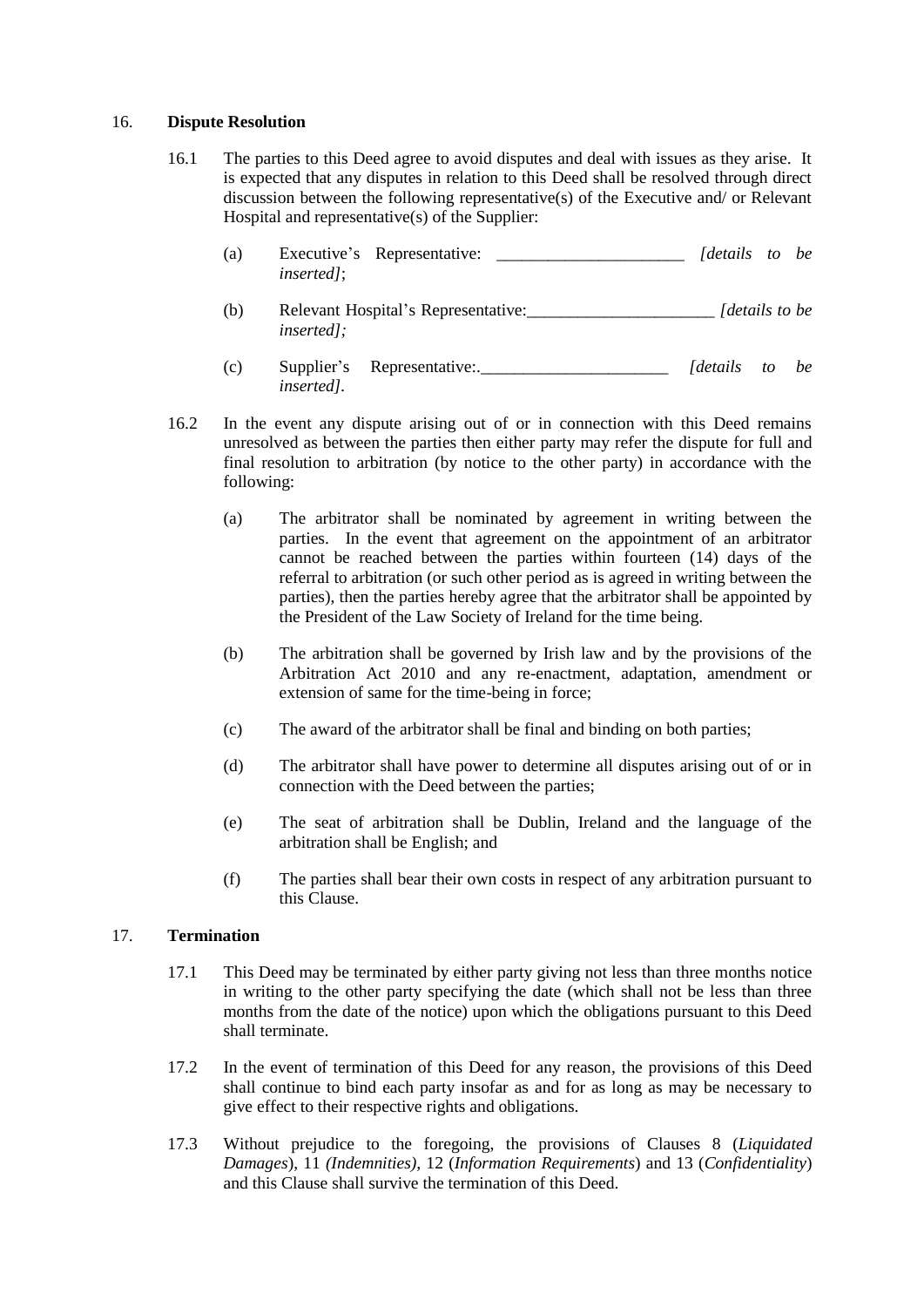- <span id="page-16-0"></span>17.4 Neither party shall be liable to the other party for any loss of profit, contracts, goodwill, business opportunity or anticipated saving arising out of or in connection with the termination of this Deed for any reason or any consequential loss or damage that may arise out of termination of this Deed.
- 17.5 Termination of this Deed for any reason shall be without prejudice to the rights and remedies of either party in relation to any negligence, omission or default of the other party prior to termination.
- 17.6 Upon termination of this Deed for whatever reason the Executive and/ or the Relevant Hospital shall forthwith provide the Supplier with written particulars of any contamination or other hazard including any safety hazard that has arisen in respect of the Medical Devices and/or Consignment Stock during the period in which the Medical Devices and/or Consignment Stock was in the possession of the Executive and/ or the Relevant Hospital so that the equipment or any part thereof may be maintained, repaired, removed, transported, made safe or otherwise dealt with by the Supplier as may be appropriate provided that the Executive and the Relevant Hospital shall have no liability whatsoever for any failure by the Supplier to maintain, repair, remove, transport, make safe or otherwise deal with the Medical Devices and/or Consignment Stock whether or not such failure has arisen out of or is connected with any written particulars provided by the Executive and/ or the Relevant Hospital pursuant to this Clause.
- 17.7 Upon termination of this Deed for whatever reason the Executive and/ or the Relevant Hospital shall forthwith return any Medical Devices and/or Consignment Stock supplied pursuant to this Deed to the Supplier, unless otherwise agreed.

## 18. **General**

### 18.1 **No future commitments**

Nothing in this Deed shall create any obligation on the Executive nor the Relevant Hospital to purchase or take on paid hire either during the period of this Deed or at any time thereafter any quantity of the Medical Devices and/or Consignment Stock and the Supplier acknowledges that it has not relied on any representation on behalf of the Executive and/ or the Relevant Hospital as to any future business between the Supplier and the Executive and/ or the Relevant Hospital (except that nothing in this clause shall exclude the Executive's liability for fraudulent misrepresentations) and the Supplier warrants that neither the Executive nor the Relevant Hospital is under any obligation to the Supplier in connection with the Medical Devices and/or Consignment Stock (save as expressly set out herein) or future orders thereof.

# <span id="page-16-1"></span>18.2 **Notices**

- (a) Any notice or other communication under this Deed shall only be effective if it is in writing.
- (b) Subject to Clause [18.2\(c\),](#page-16-1) communication by electronic mail or other electronic methods of writing shall be effective under this Deed in respect of day-to-day operational communications.
- (c) Communication by electronic mail or other electronic methods of writing shall not be effective under this Deed in respect of any notices issued pursuant to Clause [16](#page-15-2) (Dispute Resolution) and/ or [17](#page-15-1) (Termination) of this Deed.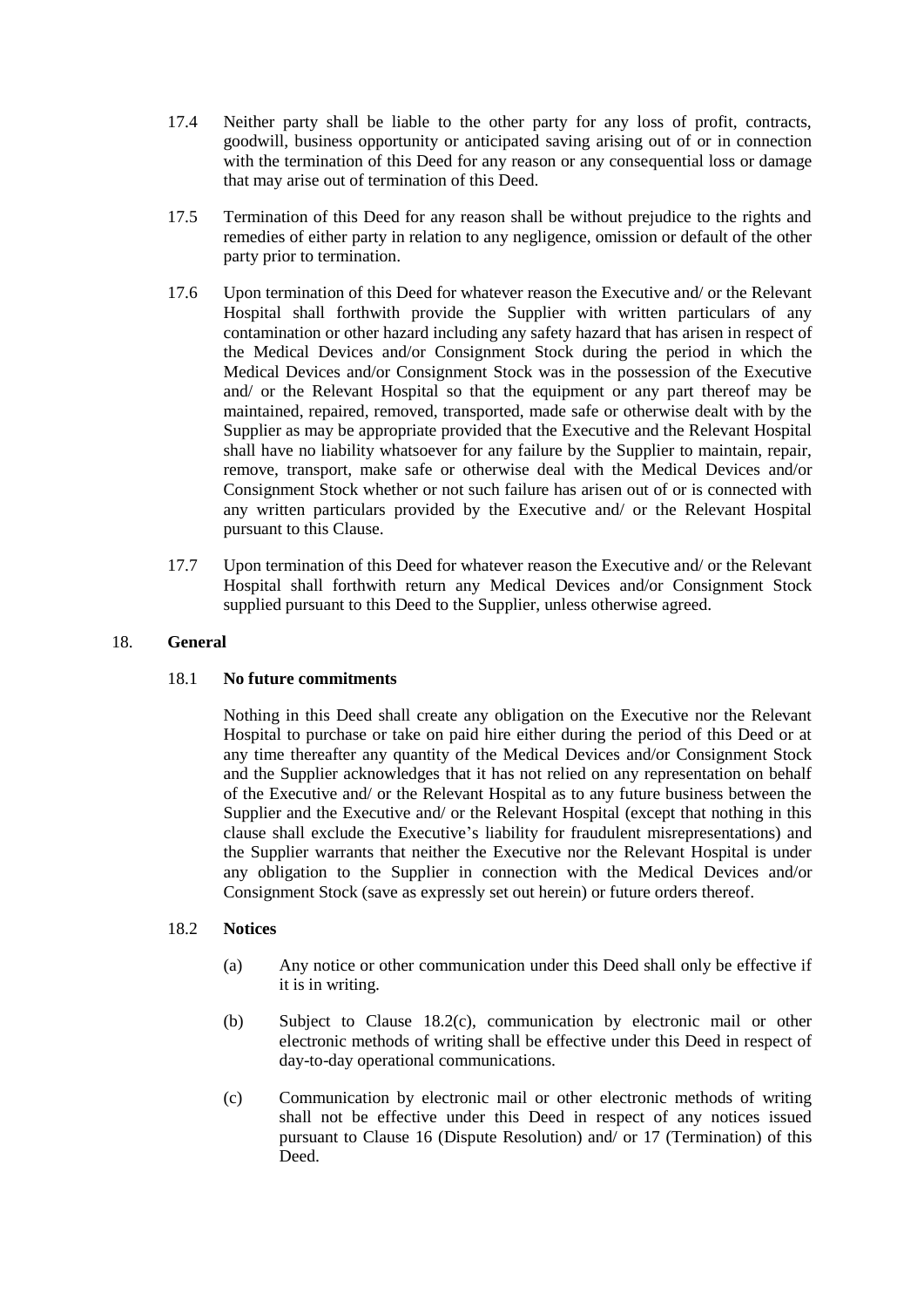- (d) No notice or other communication given or made under this Deed may be withdrawn or revoked.
- (e) Any notice or other communication given or made under this Deed shall be addressed as provided in Clause [18.2\(g\)](#page-16-1) and, if so addressed, shall, in the absence of earlier receipt, be deemed to have been duly given or made as follows:
	- (i) if sent by personal delivery, on delivery at the address of the relevant party;
	- (ii) if sent by pre-paid post, two (2) clear Business Days after the date of posting;
	- (iii) if sent by facsimile, when the sender receives a completed transmission sheet or otherwise receives a mechanical confirmation of transmission
	- (iv) if sent by email, upon transmission from the sender.
- (f) Any notice or other communication given or made, or deemed to have been given or made, outside Working Hours will be deemed not to have been given or made until the start of the next period of Working Hours.
- (g) The relevant notice details are:

| Title of recipient:                     | Address:                                                                                                                           | Facsimile<br>number: |
|-----------------------------------------|------------------------------------------------------------------------------------------------------------------------------------|----------------------|
| Responsible Contact Responsible Contact | [Insert name of HSE [Insert Address of HSE xxx                                                                                     |                      |
|                                         | <i>Insert name of Supplier Insert address of the xxx</i><br>Responsible Contact] Registered office of the<br>Supplier& Responsible |                      |

(h) A party may notify the other parties of a change to its notice details. That notification shall only be effective on:

*Contact (if different)]*

- (i) any effective date specified in the notification; or
- (ii) if no effective date is specified or the effective date specified is less than five (5) clear Business Days after the date when notice is received, the date falling five (5) clear Business Days after the notification has been received.
- (i) The provisions of this Clause shall not apply in relation to the legal service of documents.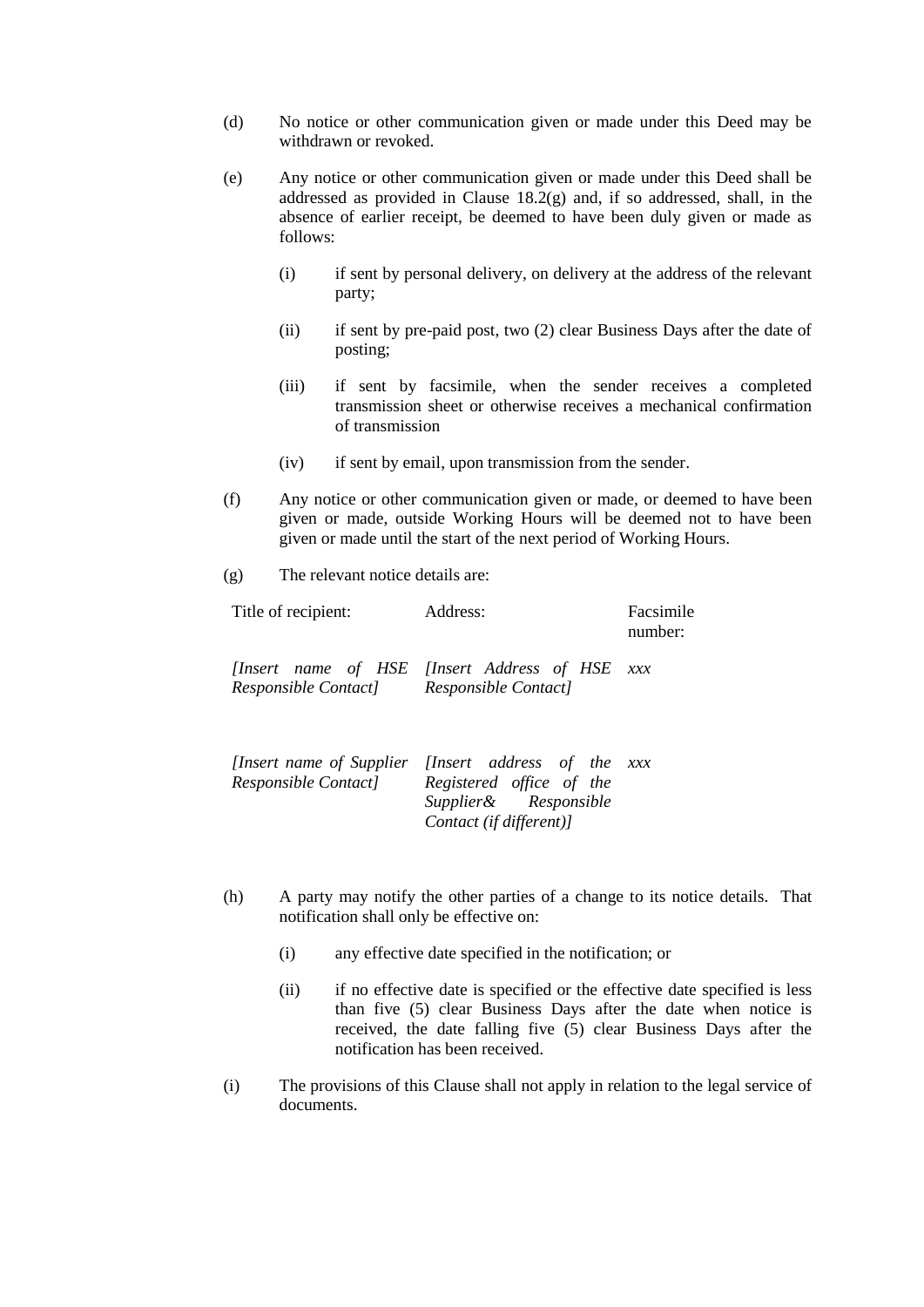### 18.3 **Remedies and Waivers**

- (a) No delay or omission by any party to this Deed in exercising any right, power or remedy provided by law or under this Deed shall:
	- (i) affect that right, power or remedy; or
	- (ii) operate as a waiver of it.
- (b) The exercise or partial exercise of any right, power or remedy provided by law or under this Deed shall not preclude any other or further exercise of it or the exercise of any other right, power or remedy.
- (c) The rights, powers and remedies provided in this Deed are cumulative and not exclusive of any rights, powers and remedies provided by law.

#### 18.4 **Severability**

If at any time any provision of this Deed is or becomes illegal, invalid or unenforceable in any respect under the law of any jurisdiction that shall not affect or impair:

- (a) the legality, validity or enforceability in that jurisdiction of any other provision of this Deed; or
- (b) the legality, validity or enforceability under the law of any other jurisdiction of that or any other provision of this Deed.

### 18.5 **No Partnership and No Agency**

- (a) Nothing in this Deed and no action taken by the parties pursuant to this Deed shall constitute, or be deemed to constitute, a partnership, association, joint venture or other co-operative entity between any of the parties.
- (b) Nothing in this Deed and no action taken by the parties pursuant to this Deed shall constitute, or be deemed to constitute, any party as the agent of any other party for any purpose. Neither party has, pursuant to this Deed, any authority or power to bind or to contract in the name of the other party to this Deed.

### 18.6 **Further Assurance**

Either party shall, from time to time on request, do or procure the doing of all acts and/ or the execution of all documents in a form satisfactory to the other party which the other party may reasonably consider necessary for giving full effect to this Deed and securing to the other party the full benefit of the rights, powers and remedies conferred upon it in or by this Deed.

### <span id="page-18-0"></span>18.7 **Entire Agreement**

(a) For the purposes of this Clause, "Pre-contractual Statement" means a draft agreement, undertaking, representation, warranty, promise, assurance or Deed of any nature whatsoever, whether or not in writing, relating to this Deed made or given by a party to this Deed or any other person at any time prior to the date of this Deed.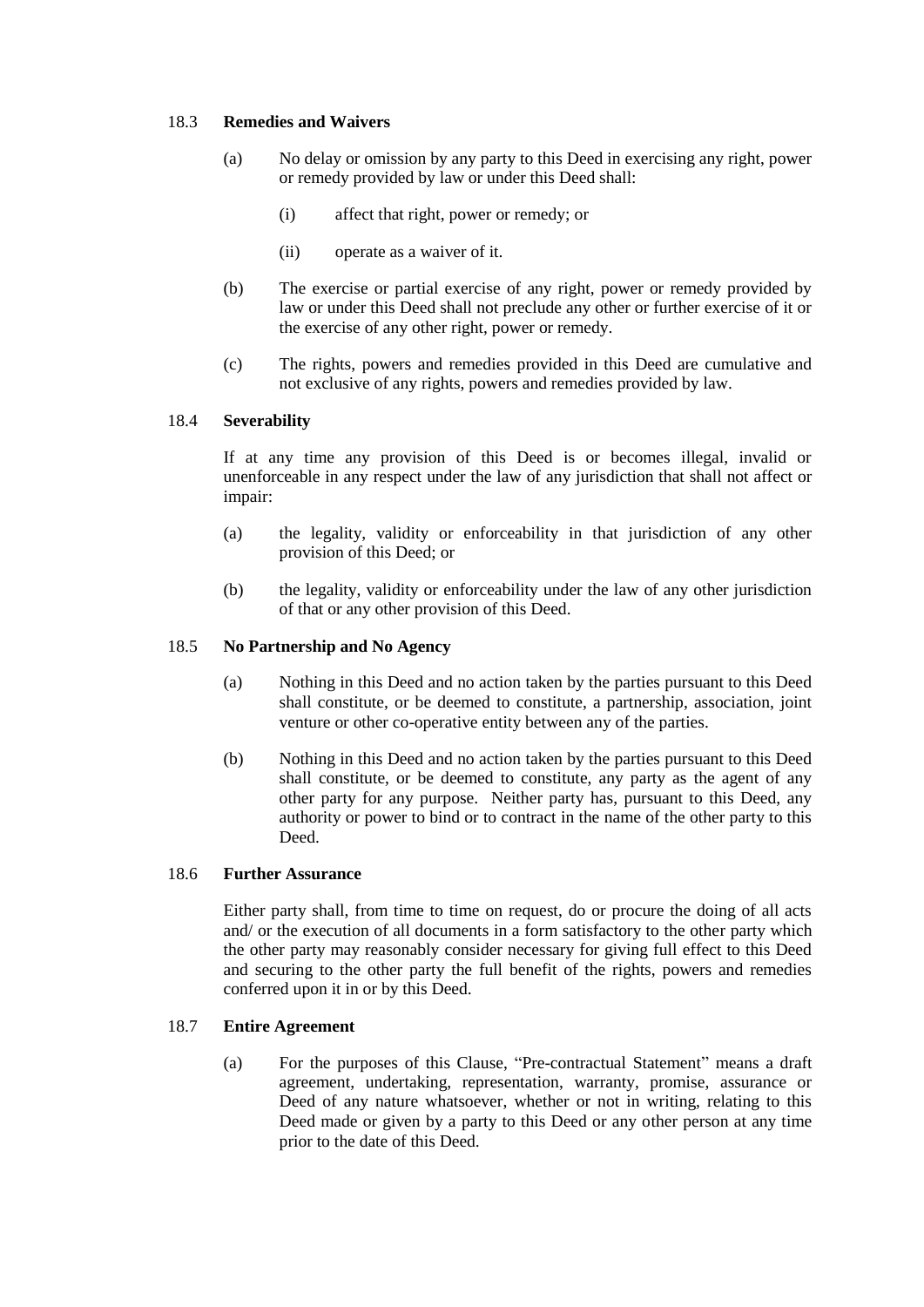- (b) This Deed constitutes the whole and only agreement between the parties relating to the provision of the Services.
- (c) Except to the extent repeated in this Deed, this Deed supersedes and extinguishes any Pre-contractual Statement.
- (d) Each party acknowledges that in entering into this Deed it is not relying upon any Pre-contractual Statement which is not set out in this Deed.
- (e) No party shall have any right of action against any other party to this Deed arising out of or in connection with any Pre-contractual Statement (except in the case of fraud) except to the extent repeated in this Deed.

## 18.8 **Amendment**

This Deed may be varied in writing (excluding electronic methods of writing) signed by each of the parties. The Executive reserves the right to amend this Deed by notice in writing to the Supplier should there be a change in legislation or an order of the Minister necessitating such amendment and the Supplier shall be bound by such amendment.

### 18.9 **No hire purchase**

For the avoidance of doubt, this Deed is not a hire purchase agreement pursuant to Part III of the Sale of Goods and Supply of Services Act 1980.

#### 18.10 **Costs and Expenses**

Each party shall pay its own costs and expenses in relation to the negotiation, preparation, execution, implementation and interpretation of this Deed.

## 18.11 **Counterparts**

- (a) This Deed may be executed in any number of counterparts, and by the parties on separate counterparts, but shall not be effective until each party has executed at least one counterpart.
- (b) Each counterpart shall constitute an original of this Deed, but all the counterparts shall together constitute but one and the same instrument.

## 18.12 **Governing Law**

This Deed shall be governed by and construed in accordance with the laws of Ireland.